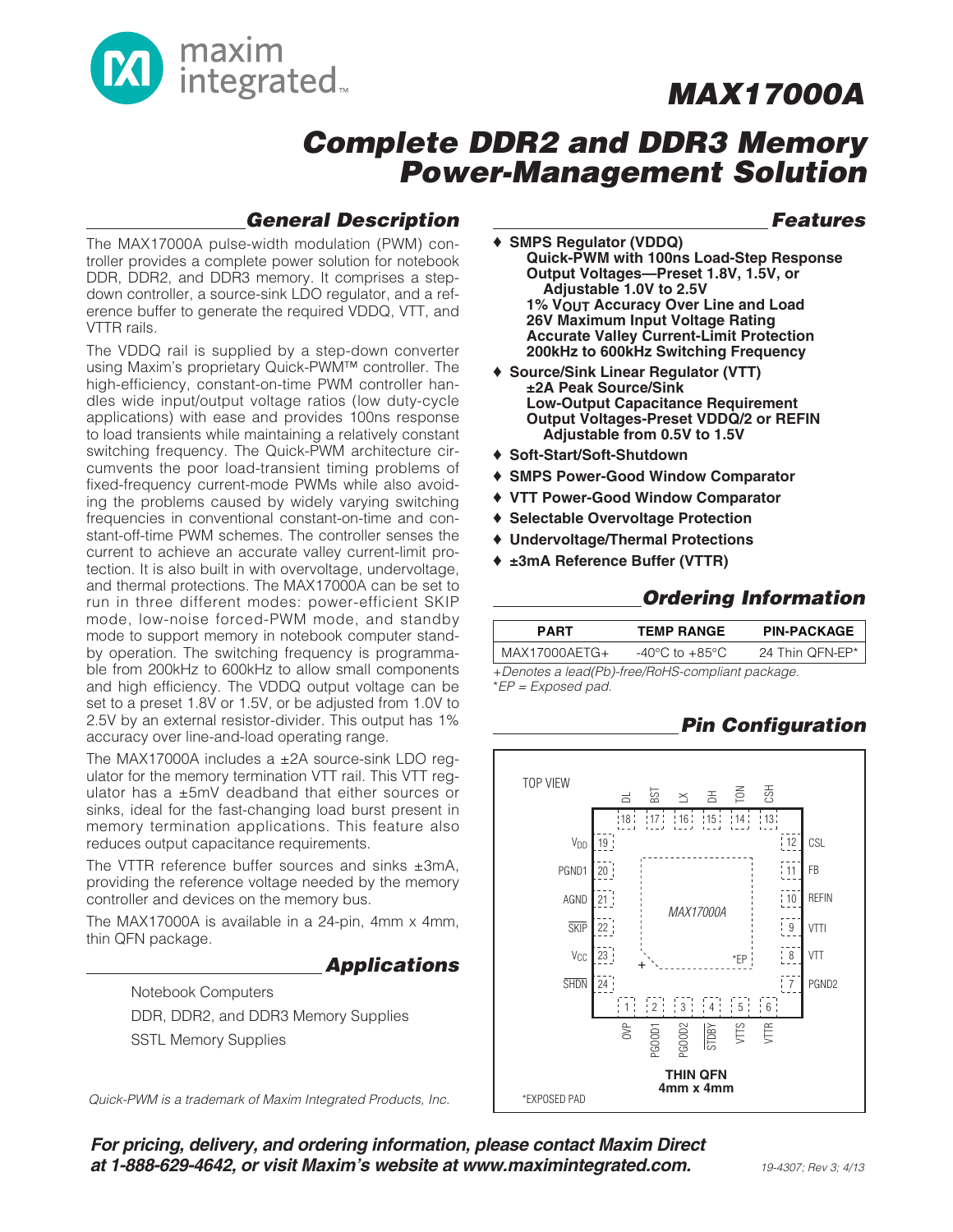## **Complete DDR2 and DDR3 Memory Power-Management Solution**

### **ABSOLUTE MAXIMUM RATINGS**

| REFIN. FB. PGOOD1. | Continuous Power Dissipation $(T_A = +70^{\circ}C)$         |
|--------------------|-------------------------------------------------------------|
|                    | 24-Pin. 4mm x 4mm Thin QFN                                  |
|                    | (derated 27.8mW/ $^{\circ}$ C above +70 $^{\circ}$ C)2222mW |
|                    |                                                             |
|                    |                                                             |
|                    |                                                             |
|                    | Lead Temperature (soldering, 10s)+300°C                     |
|                    |                                                             |

Stresses beyond those listed under "Absolute Maximum Ratings" may cause permanent damage to the device. These are stress ratings only, and functional operation of the device at these or any other conditions beyond those indicated in the operational sections of the specifications is not implied. Exposure to absolute maximum rating conditions for extended periods may affect device reliability.

### **ELECTRICAL CHARACTERISTICS**

 $(V_{IN} = 12V$ ,  $V_{CC} = V_{DD} = V_{\overline{S}H\overline{D}N} = V_{REFIN} = 5V$ ,  $V_{CSL} = 1.8V$ ,  $\overline{ST\overline{D}BY} = \overline{SKIP} = AGND$ ,  $T_A = 0^{\circ}C$  to  $+85^{\circ}C$ , unless otherwise noted. Typical values are at  $T_A = +25^{\circ}C$ .) (Note 1)

| <b>PARAMETER</b>          | <b>SYMBOL</b>                     | <b>CONDITIONS</b>                                                                           |                                                                     | <b>MIN</b>   | <b>TYP</b> | <b>MAX</b> | <b>UNITS</b> |
|---------------------------|-----------------------------------|---------------------------------------------------------------------------------------------|---------------------------------------------------------------------|--------------|------------|------------|--------------|
| <b>PWM CONTROLLER</b>     |                                   |                                                                                             |                                                                     |              |            |            |              |
| Input Voltage Range       | <b>V<sub>IN</sub></b>             |                                                                                             |                                                                     |              |            | 26         | $\vee$       |
|                           | V <sub>CC</sub> , V <sub>DD</sub> |                                                                                             |                                                                     | 4.5          |            | 5.5        |              |
|                           |                                   |                                                                                             | $FB = AGND$                                                         | 1.485        | 1.500      | 1.515      |              |
| Output-Voltage Accuracy   | <b>V<sub>CSL</sub></b>            | $V_{IN} = 4.5V$ to 26V,<br>$SKIP = V_{CC}$                                                  | $FB = V_{CC}$                                                       | 1.782        | 1.800      | 1.818      | $\vee$       |
|                           |                                   |                                                                                             | $FB = Adi$                                                          | 0.99         | 1.000      | 1.01       |              |
| Output-Voltage Range      | <b>V<sub>CSL</sub></b>            |                                                                                             |                                                                     | $\mathbf{1}$ |            | 2.7        | $\vee$       |
| Load Regulation Error     |                                   | $V_{\text{CSH}}$ - $V_{\text{CSL}}$ = 0 to 18mV, $\overline{\text{SKIP}}$ = $V_{\text{CC}}$ |                                                                     |              | 0.1        |            | %            |
| Line Regulation Error     |                                   | $V_{\text{DD}} = 4.5V$ to 5.5V, $V_{\text{IN}} = 4.5V$ to 26V                               |                                                                     |              | 0.25       |            | $\%$         |
| Soft-Start Ramp Time      | tsstart                           | Rising edge of SHDN                                                                         |                                                                     |              | 1.4        | 2.1        | ms           |
| Soft-Stop Ramp Time       | tsstop                            | Falling edge of SHDN                                                                        |                                                                     |              | 2.8        |            | ms           |
| Soft-Stop Threshold       |                                   |                                                                                             |                                                                     |              | 25         |            | mV           |
|                           |                                   |                                                                                             | $R_{TON} = 96.75 k\Omega$ (600kHz),<br>167ns nominal                | $-15$        |            | $+15$      |              |
| On-Time Accuracy (Note 2) | ton                               | $V_{IN}$ = 12V,<br>$V_{CSL} = 1.2V$                                                         | $R_{\text{TON}}$ = 200k $\Omega$ (300kHz),<br>333ns nominal         | $-10$        |            | $+10$      | %            |
|                           |                                   |                                                                                             | $R_{\text{TON}} = 303.25 \text{k}\Omega$<br>(200kHz), 500ns nominal | $-15$        |            | $+15$      |              |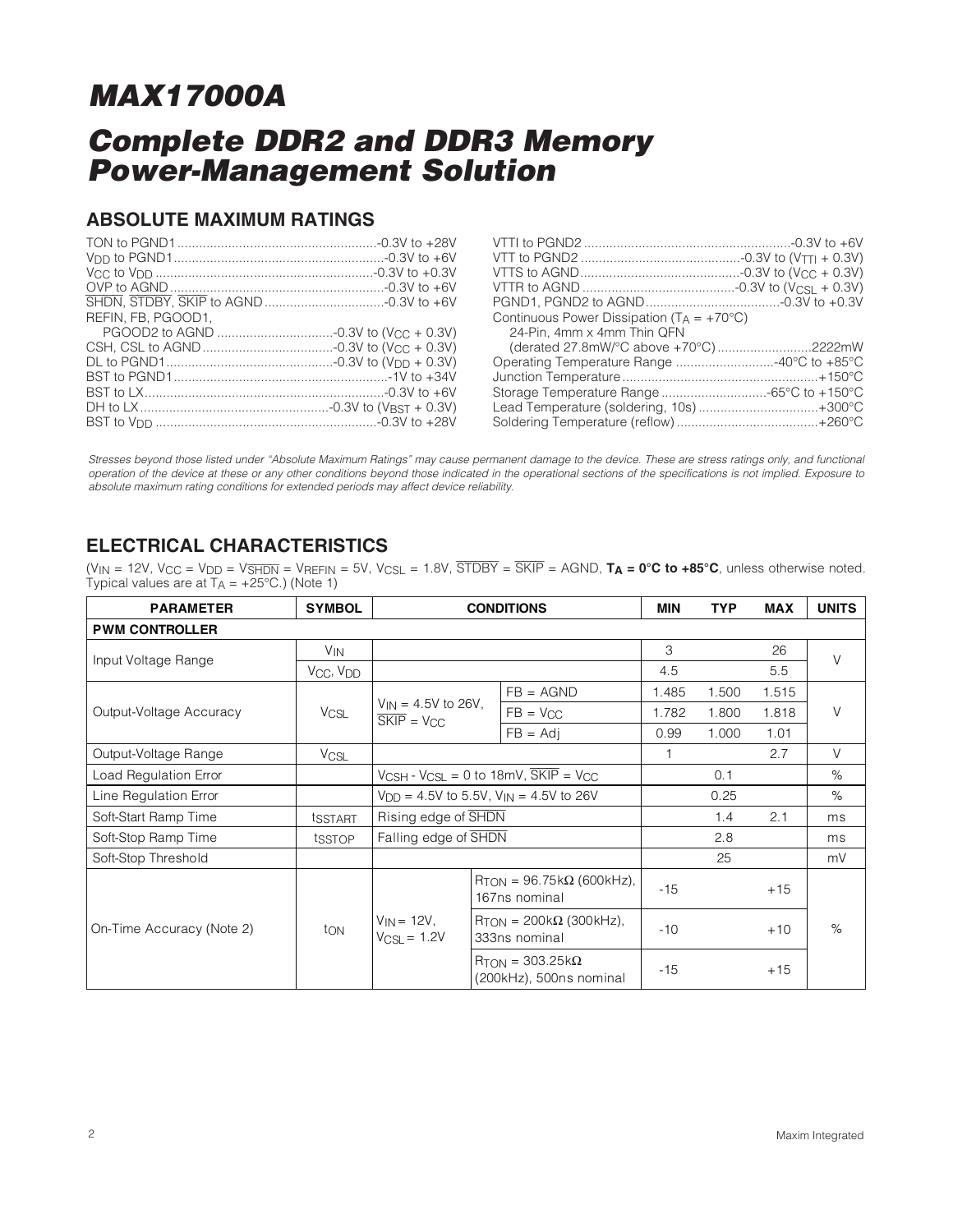### **Complete DDR2 and DDR3 Memory Power-Management Solution**

### **ELECTRICAL CHARACTERISTICS (continued)**

(V<sub>IN</sub> = 12V, V<sub>CC</sub> = V<sub>DD</sub> = V<sub>SHDN</sub> = V<sub>REFIN</sub> = 5V, V<sub>CSL</sub> = 1.8V,  $\overline{STDBY}$  =  $\overline{SKIP}$  = AGND, **T<sub>A</sub> = 0°C to +85°C**, unless otherwise noted. Typical values are at  $T_A = +25^{\circ}C$ .) (Note 1)

| <b>PARAMETER</b>                                | <b>SYMBOL</b>                   |                                                                                                      | <b>CONDITIONS</b>                                                          | <b>MIN</b>        | <b>TYP</b>   | <b>MAX</b>     | <b>UNITS</b> |  |
|-------------------------------------------------|---------------------------------|------------------------------------------------------------------------------------------------------|----------------------------------------------------------------------------|-------------------|--------------|----------------|--------------|--|
| Minimum Off-Time                                | toff(MIN)                       | (Note 2)                                                                                             |                                                                            |                   | 250          | 350            | ns           |  |
| Quiescent Supply Current (V <sub>DD</sub> )     | <b>I</b> DD                     | $V_{CC}$ , $TA = +25^{\circ}C$                                                                       | FB forced above 1.0V, $\overline{STDBY}$ = AGND or                         |                   | 0.01         | 1.00           | μA           |  |
|                                                 |                                 | FB forced above 1.0V (PWM, VTT, and<br>VTTR blocks); $\overline{STDBY}$ = V <sub>CC</sub>            |                                                                            |                   | 2            | $\overline{4}$ | mA           |  |
| Quiescent Supply Current (V <sub>CC</sub> )     | $_{\rm{ICC}}$                   |                                                                                                      | FB forced above 1.0V (PWM and VTTR<br>$blocks);$ $\overline{STDBY} = AGND$ |                   | 900          | 1500           | μA           |  |
| <b>Shutdown Supply Current</b><br>$(VDD + VCC)$ | $\overline{C}C + \overline{D}D$ | $\overline{\text{SHDN}} = \text{AGND}, T_A = +25^{\circ}\text{C}$                                    |                                                                            |                   | 0.01         | 5              | μA           |  |
| <b>TON Shutdown Current</b>                     | <b>ITON</b>                     | $\overline{\text{SHDN}}$ = AGND, $V_{\text{IN}}$ = 26V, $V_{\text{DD}}$ = 0 or 5V,<br>$T_A = +25$ °C |                                                                            |                   | 0.01         | 1.00           | μA           |  |
| <b>LINEAR REGULATOR (VTT)</b>                   |                                 |                                                                                                      |                                                                            |                   |              |                |              |  |
| VTTI Input Voltage Range                        | V <sub>TI</sub>                 |                                                                                                      |                                                                            | 1.0               |              | 2.8            | $\vee$       |  |
| <b>VTTI Supply Current</b>                      | <b>IVTTI</b>                    | $VTTI = 2.8V$ , REFIN = 1.4V, no load                                                                |                                                                            |                   | 10           | 50             | μA           |  |
| VTTI Shutdown Current                           |                                 | $\overline{\text{SHDN}} = \text{AGND}, T_A = +25^{\circ}\text{C}$                                    |                                                                            |                   |              | 10             | μA           |  |
| <b>REFIN Input Bias Current</b>                 |                                 |                                                                                                      | VTTI = $2.8V$ , REFIN = $1.4V$ , T <sub>A</sub> = $+25^{\circ}$ C          | $-50$             |              | $+50$          | nA           |  |
| <b>REFIN Range</b>                              | <b>VREFIN</b>                   |                                                                                                      |                                                                            | 0.5               |              | 1.5            | $\vee$       |  |
| REFIN Disable Threshold                         |                                 |                                                                                                      |                                                                            | $V_{CC}$ -<br>0.3 |              |                | $\vee$       |  |
| <b>VTT Internal MOSFET</b>                      |                                 | High-side on-resistance<br>(source, $I_{\text{VTT}} = 0.1$ A)                                        |                                                                            |                   | 0.12         | 0.25           | Ω            |  |
|                                                 |                                 | Low-side on-resistance (sink, $I_VTT = 0.1A$ )                                                       |                                                                            |                   | 0.18         | 0.36           |              |  |
| VTT Output-Accuracy                             |                                 | (VREFIN - 5mV) or                                                                                    | $V_{REFIN} = 1V$ ,<br>$I_{\text{VTT}} = +50\mu A$                          | $-5$              |              | $+5$           | mV           |  |
| Source Load                                     |                                 | $(V_{CSL}/2 - 5mV)$ to<br>VTTS, VTT = VTTS                                                           | $V_{REFIN} = 0.5V$ to 1.5V,<br>$IVT = +300mA$                              |                   | $-5$         |                |              |  |
| VTT Output-Accuracy                             |                                 | $(VRFFIN + 5mV)$ or                                                                                  | $V$ REFIN = 1V,<br>$IVTT = -50µA$                                          | $-5$              |              | $+5$           |              |  |
| Sink Load                                       |                                 | $(V_{CSL}/2 + 5mV)$ to<br>VTTS, VTT = VTTS                                                           | $V_{REFIN} = 0.5V$ to 1.5V,<br>$IVTT = -300mA$                             |                   | $+5$         |                | mV           |  |
| VTT Load Regulation                             |                                 | -50µA to -1A $\leq$ Iv $_{\text{TT}}$ $\leq$ +50µA to +1A                                            |                                                                            |                   | 13           | 17             | mV/A         |  |
| VTT Line Regulation                             |                                 | $1.0V \leq V_{TTI} \leq 2.8V$ , $V_{TTI} = \pm 100 \text{mA}$                                        |                                                                            |                   | $\mathbf{1}$ |                | mV           |  |
|                                                 |                                 | Source                                                                                               |                                                                            | $\overline{c}$    |              | 4              |              |  |
| <b>VTT Current Limit</b>                        |                                 | Sink                                                                                                 |                                                                            | $-4$              |              | $-2$           | Α            |  |
| VTT Current-Limit Soft-Start Time               |                                 | With respect to internal VTT_EN signal                                                               |                                                                            |                   | 160          |                | μs           |  |
| VTT Discharge MOSFET                            |                                 | $OVP = V_{CC}$                                                                                       |                                                                            |                   | 16           |                | Ω            |  |
| <b>VTTS Input Current</b>                       |                                 | $T_A = +25$ °C                                                                                       |                                                                            |                   | 0.1          | 1.0            | μA           |  |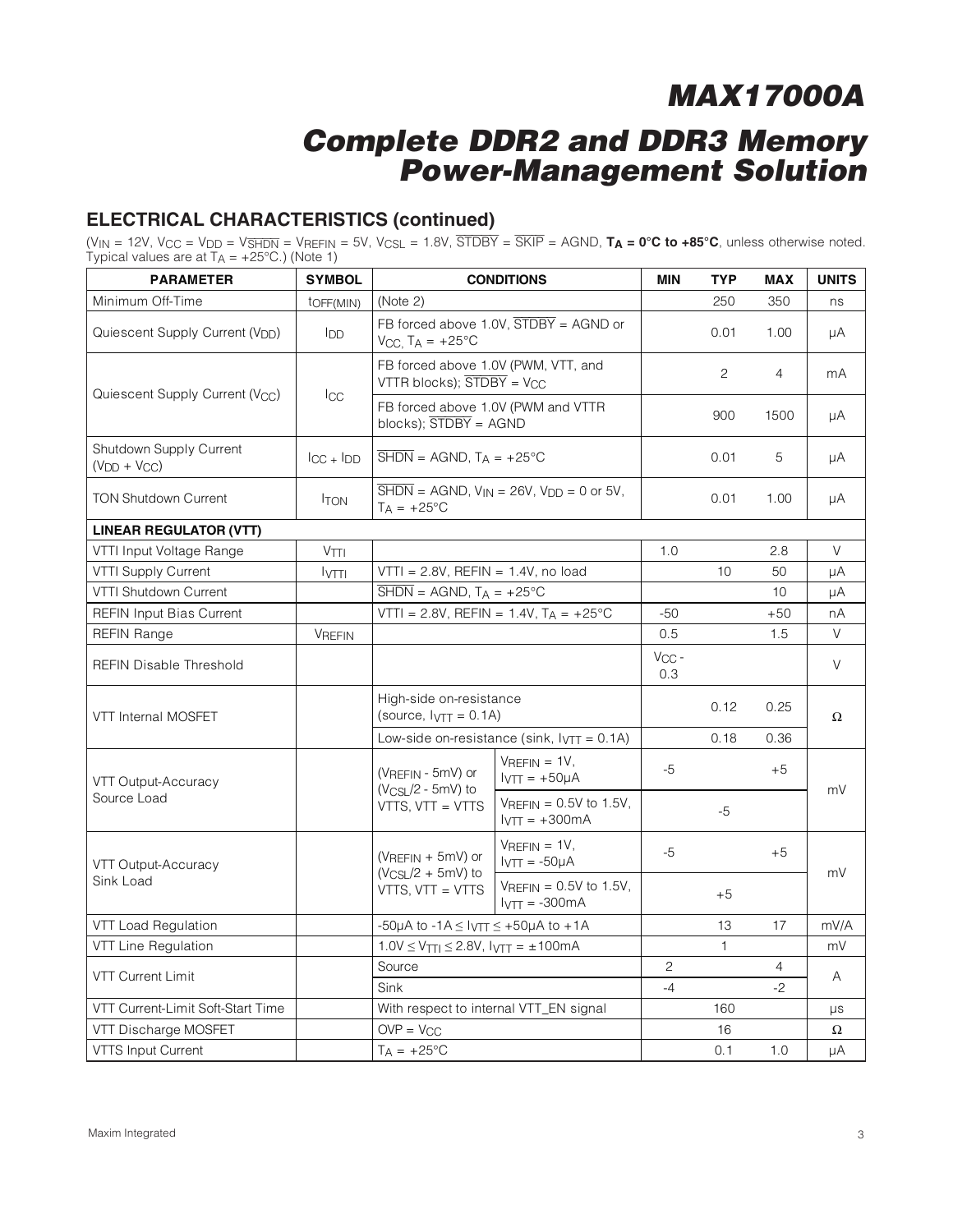## **Complete DDR2 and DDR3 Memory Power-Management Solution**

### **ELECTRICAL CHARACTERISTICS (continued)**

(V<sub>IN</sub> = 12V, V<sub>CC</sub> = V<sub>DD</sub> = V<sub>SHDN</sub> = V<sub>REFIN</sub> = 5V, V<sub>CSL</sub> = 1.8V,  $\overline{STDBY}$  =  $\overline{SKIP}$  = AGND, **T<sub>A</sub> = 0°C to +85°C**, unless otherwise noted. Typical values are at  $T_A = +25^{\circ}C$ .) (Note 1)

| <b>PARAMETER</b>                                                              | <b>SYMBOL</b>       | <b>CONDITIONS</b>                                                                   |                                    | MIN   | <b>TYP</b> | <b>MAX</b> | <b>UNITS</b> |
|-------------------------------------------------------------------------------|---------------------|-------------------------------------------------------------------------------------|------------------------------------|-------|------------|------------|--------------|
| <b>REFERENCE BUFFER (VTTR)</b>                                                |                     |                                                                                     |                                    |       |            |            |              |
|                                                                               |                     |                                                                                     | $I_{\text{VTT}} = \pm 1 \text{mA}$ | $-10$ |            | $+10$      |              |
| VTTR Output Accuracy (Adj)                                                    |                     | REFIN to VTTR                                                                       | $IVTT = \pm 3mA$                   | $-20$ |            | $+20$      |              |
|                                                                               |                     |                                                                                     | $I_{\text{VTT}} = \pm 1 \text{mA}$ | $-10$ |            | $+10$      | mV           |
| VTTR Output Accuracy (Preset)                                                 |                     | V <sub>CSL</sub> /2 to VTTR                                                         | $I_{\text{VTT}} = \pm 3 \text{mA}$ | $-20$ |            | $+20$      |              |
| VTTR Maximum<br><b>Recommended Current</b>                                    |                     | Source/sink                                                                         |                                    |       | 5          |            | mA           |
| <b>FAULT DETECTION (SMPS)</b>                                                 |                     |                                                                                     |                                    |       |            |            |              |
| SMPS OVP and PGOOD1<br><b>Upper Trip Threshold</b>                            |                     |                                                                                     |                                    | 12    | 15         | 18         | $\%$         |
| SMPS OVP and PGOOD1<br><b>Upper Trip Threshold</b><br>Fault-Propagation Delay | tove                | FB forced 25mV above trip threshold                                                 |                                    |       | 10         |            | μs           |
| <b>SMPS Output Undervoltage</b><br>Fault-Propagation Delay                    | tuvp                |                                                                                     |                                    |       | 200        |            | $\mu s$      |
| SMPS PGOOD1 Lower Trip<br>Threshold                                           |                     | Measured at FB, hysteresis = 25mV                                                   |                                    | $-12$ | -15        | $-18$      | $\%$         |
| PGOOD1 Lower Trip Threshold<br>Propagation Delay                              | t <sub>PGOOD1</sub> | FB forced 50mV below PGOOD1 trip<br>threshold                                       |                                    |       | 10         |            | $\mu s$      |
| PGOOD1 Output Low Voltage                                                     |                     | $I_{SINK} = 3mA$                                                                    |                                    |       |            | 0.4        | V            |
| PGOOD1 Leakage Current                                                        | I <sub>PGOOD1</sub> | FB = 1V (PGOOD1 high impedance),<br>PGOOD1 forced to 5V, $T_A = +25^{\circ}C$       |                                    |       |            | 1          | μA           |
| <b>TON POR Threshold</b>                                                      | VPOR(IN)            | Rising edge, PWM disabled below this level;<br>hysteresis = 200mV                   |                                    |       | 3.0        |            | $\vee$       |
| <b>FAULT DETECTION (VTT)</b>                                                  |                     |                                                                                     |                                    |       |            |            |              |
| PGOOD2 Upper Trip Threshold                                                   |                     | Hysteresis = 25mV                                                                   |                                    | 8     | 10         | 13         | $\%$         |
| PGOOD2 Lower Trip Threshold                                                   |                     | Hysteresis = 25mV                                                                   |                                    | $-13$ | $-10$      | -8         | $\%$         |
| PGOOD2 Propagation Delay                                                      | tpGOOD2             | VTTS forced 50mV beyond PGOOD2<br>trip threshold                                    |                                    |       | 10         |            | μs           |
| PGOOD2 Fault Latch Delay                                                      |                     | VTTS forced 50mV beyond PGOOD2<br>trip threshold                                    |                                    |       | 5          |            | ms           |
| PGOOD2 Output Low Voltage                                                     |                     | $I_{SINK} = 3mA$                                                                    |                                    |       |            | 0.4        | $\vee$       |
| PGOOD2 Leakage Current                                                        | IPGOOD2             | VTTS = VREFIN (PGOOD2 high impedance),<br>PGOOD2 forced to 5V, $T_A = +25^{\circ}C$ |                                    |       |            | 1          | μA           |
| <b>FAULT DETECTION</b>                                                        |                     |                                                                                     |                                    |       |            |            |              |
| Thermal-Shutdown Threshold                                                    | <b>TSHDN</b>        | Hysteresis = $15^{\circ}$ C                                                         |                                    |       | 160        |            | $\circ$ C    |
| V <sub>CC</sub> Undervoltage Lockout<br>Threshold                             | VUVLO(VCC)          | Rising edge, IC disabled below this level<br>hysteresis = 200mV                     |                                    | 3.8   | 4.1        | 4.4        | V            |
| CSL Discharge MOSFET                                                          |                     | $OVP = V_{CC}$                                                                      |                                    |       | 16         |            | $\Omega$     |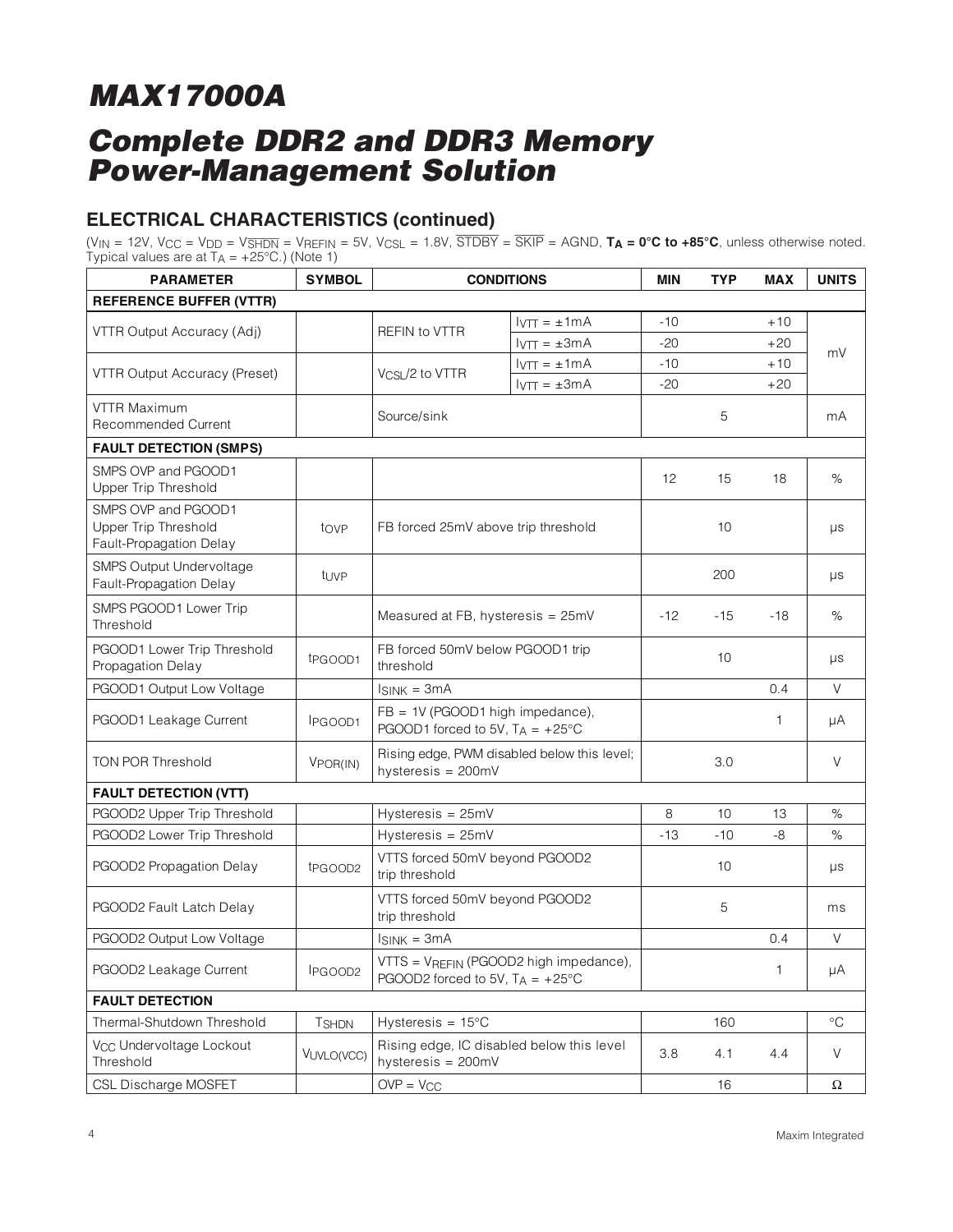### **Complete DDR2 and DDR3 Memory Power-Management Solution**

### **ELECTRICAL CHARACTERISTICS (continued)**

(V<sub>IN</sub> = 12V, V<sub>CC</sub> = V<sub>DD</sub> = V<sub>SHDN</sub> = V<sub>REFIN</sub> = 5V, V<sub>CSL</sub> = 1.8V,  $\overline{STDBY}$  =  $\overline{SKIP}$  = AGND, **T<sub>A</sub> = 0°C to +85°C**, unless otherwise noted. Typical values are at  $T_A = +25^{\circ}C$ .) (Note 1)

| <b>PARAMETER</b>                           | <b>SYMBOL</b>          | <b>CONDITIONS</b>                                                                                                       |            | <b>TYP</b> | <b>MAX</b> | <b>UNITS</b> |  |
|--------------------------------------------|------------------------|-------------------------------------------------------------------------------------------------------------------------|------------|------------|------------|--------------|--|
| <b>CURRENT LIMIT</b>                       |                        |                                                                                                                         |            |            |            |              |  |
| Valley Current-Limit Threshold             | <b>VLIMIT</b>          | VCSH - VCSL                                                                                                             | 17         | 20         | 25         | mV           |  |
| Current-Limit Threshold<br>(Negative)      | <b>V<sub>NEG</sub></b> | $V_{\text{CSH}}$ - $V_{\text{CSL}}$ , $\overline{\text{SKIP}}$ = $V_{\text{CC}}$                                        |            | $-23$      |            | mV           |  |
| Current-Limit Threshold<br>(Zero Crossing) | <b>Vzx</b>             | VPGND1 - VLX                                                                                                            |            | 1          |            | mV           |  |
| <b>SMPS GATE DRIVERS</b>                   |                        |                                                                                                                         |            |            |            |              |  |
| DH Gate-Driver On-Resistance               | R <sub>DH</sub>        | BST - LX forced to 5V                                                                                                   |            | 1.5        | 5.0        | $\Omega$     |  |
| DL Gate-Driver On-Resistance               | $R_{DL}$               | DL high                                                                                                                 | 1.5<br>5.0 |            |            | $\Omega$     |  |
|                                            |                        | DL low                                                                                                                  | 0.6        |            | 3.0        |              |  |
| DH Gate-Driver Source/<br>Sink Current     | IDН                    | DH forced to 2.5V, BST - LX forced to 5V                                                                                |            | 1          |            | A            |  |
| DL Gate-Driver Source/                     | IDL(SRC)               | DL forced to 2.5V                                                                                                       |            | 1          |            | A            |  |
| <b>Sink Current</b>                        | IDL(SNK)               | DL forced to 2.5V                                                                                                       |            | 3          |            |              |  |
| Dead Time                                  | t <sub>DEAD</sub>      | DL rising, $T_A = +25^{\circ}C$                                                                                         | 10         | 25         |            | ns           |  |
|                                            |                        | DL falling, $T_A = +25^{\circ}C$                                                                                        | 15         | 35         |            |              |  |
| Internal BST Switch<br>On-Resistance       | RBST                   | $IRST = 10mA$<br>$VDD = 5V$ internal design target                                                                      |            | 4.5        |            | $\Omega$     |  |
| LX, BST Leakage Current                    |                        | $V_{\text{BST}} = V_{\text{LX}} = 26V$ , $\overline{\text{SHDN}} = \text{AGND}$ ,<br>$T_A = +25$ °C                     |            | 0.001      | 20         | μA           |  |
| <b>INPUTS AND OUTPUTS</b>                  |                        |                                                                                                                         |            |            |            |              |  |
| Logic-Input Threshold                      |                        | SHDN, STDBY, SKIP, OVP, rising edge<br>hysteresis = 300mV/600mV (min/max)                                               | 1.30       | 1.65       | 2.00       | $\vee$       |  |
| Logic-Input Current                        |                        | $\overline{\text{SHDN}}$ , $\overline{\text{STDBY}}$ , $\overline{\text{SKIP}} = 0$ or $\text{VCC}$ ,<br>$T_A = +25$ °C | $-1$       |            | $+1$       | μA           |  |
| Input Leakage Current                      |                        | CSH = 0 or $V_{CC}$ , T <sub>A</sub> = +25°C                                                                            | $-1$       |            | $+1$       | μA           |  |
| Input Bias Current                         |                        | $CSL = 0$ or $V_{CC}$                                                                                                   |            | 55         | 100        | μA           |  |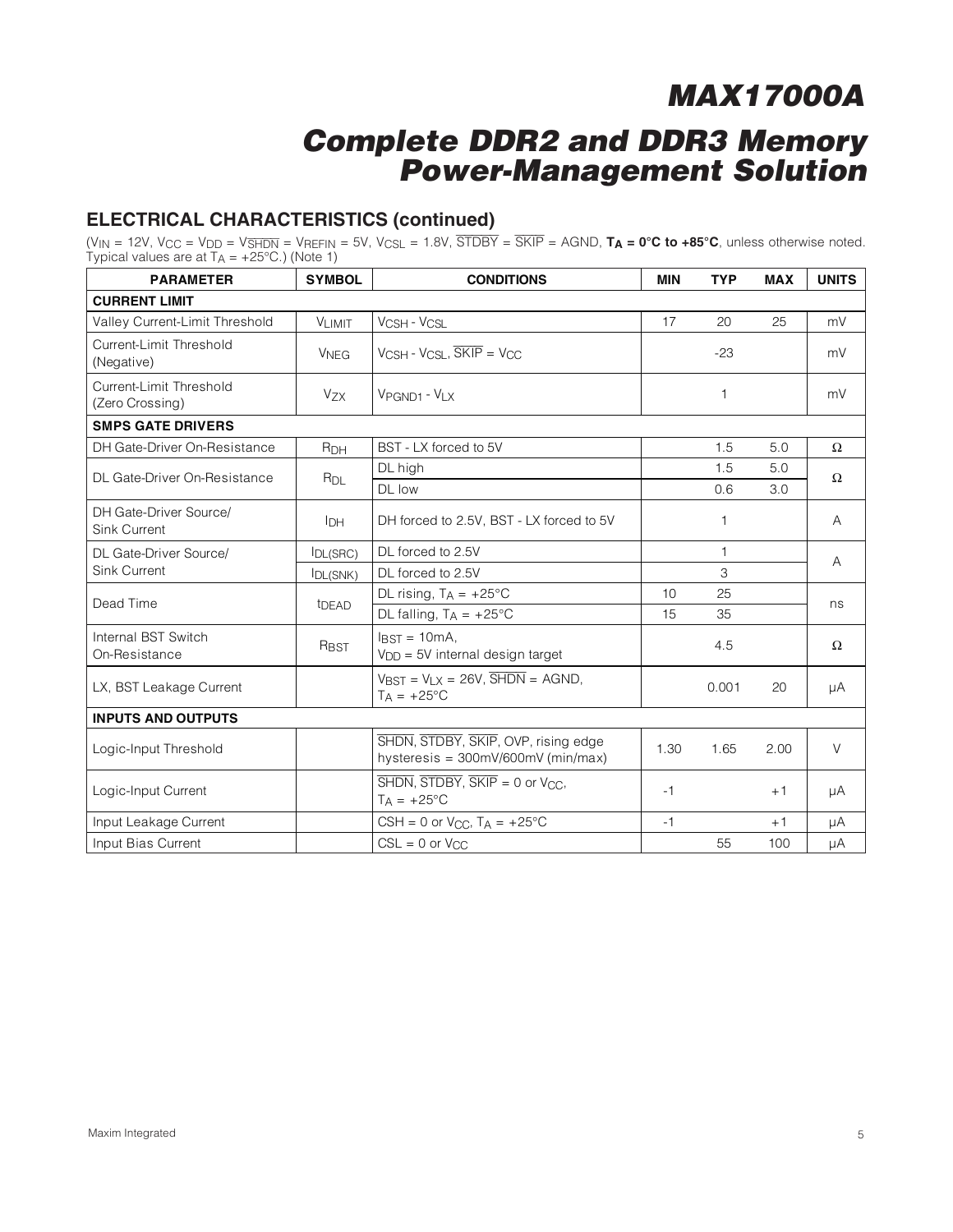## **Complete DDR2 and DDR3 Memory Power-Management Solution**

### **ELECTRICAL CHARACTERISTICS**

 $(V_{IN} = 12V$ ,  $V_{CC} = V_{DD} = V_{\overline{SHDN}} = V_{REFIN} = 5V$ ,  $V_{CSL} = 1.8V$ ,  $\overline{STDBY} = \overline{SKIP} = AGND$ ,  $T_A = -40°C$  to  $+85°C$ , unless otherwise noted.)  $(Note 1)$ 

| <b>PARAMETER</b>                            | <b>SYMBOL</b>                     | <b>CONDITIONS</b>                                          |                                                                        | MIN               | <b>MAX</b> | <b>UNITS</b> |
|---------------------------------------------|-----------------------------------|------------------------------------------------------------|------------------------------------------------------------------------|-------------------|------------|--------------|
| <b>PWM CONTROLLER</b>                       |                                   |                                                            |                                                                        |                   |            |              |
|                                             | $V_{IN}$                          |                                                            |                                                                        | 3                 | 26         | $\vee$       |
| Input Voltage Range                         | V <sub>CC</sub> , V <sub>DD</sub> |                                                            |                                                                        | 4.5               | 5.5        |              |
|                                             |                                   |                                                            | $FB = AGND$                                                            | 1.485             | 1.520      | $\vee$       |
| Output-Voltage Accuracy                     | <b>V<sub>CSL</sub></b>            | $V_{IN} = 4.5V$ to 26V,<br>$SKIP = V_{CC}$                 | $FB = V_{CC}$                                                          | 1.782             | 1.820      |              |
|                                             |                                   |                                                            | $FB = Adi$                                                             | 0.990             | 1.020      |              |
|                                             |                                   |                                                            | $R_{TON} = 96.75 k\Omega$<br>(600kHz), 167ns<br>nominal                | $-15$             | $+15$      |              |
| On-Time Accuracy (Note 2)                   | ton                               | $V_{IN}$ = 12V,<br>$V_{CSL} = 1.2V$                        | $R_{TON} = 200k\Omega$<br>(300kHz), 333ns<br>nominal                   | $-10$             | $+10$      | $\%$         |
|                                             |                                   |                                                            | $R_{\text{TON}} = 303.25 \text{k}\Omega$<br>(200kHz), 500ns<br>nominal | $-15$             | $+15$      |              |
| Minimum Off-Time                            | toff(MIN)                         | (Note 2)                                                   |                                                                        |                   | 350        | ns           |
|                                             |                                   | VTTR blocks); $\overline{STDBY}$ = V <sub>CC</sub>         | FB forced above 1.0V (PWM, VTT, and                                    |                   | 4          | mA           |
| Quiescent Supply Current (V <sub>CC</sub> ) | Icc                               | $blocks);$ $\overline{STDBY} = AGND$                       | FB forced above 1.0V (PWM and VTTR                                     |                   | 1500       | μA           |
| <b>LINEAR REGULATOR (VTT)</b>               |                                   |                                                            |                                                                        |                   |            |              |
| VTTI Input Voltage Range                    | <b>V<sub>VTTI</sub></b>           |                                                            |                                                                        | 1.0               | 2.8        | V            |
| <b>VTTI Supply Current</b>                  | <b>IVTTI</b>                      | $VTTI = 2.8V$ , REFIN = 1.4V, no load                      |                                                                        |                   | 50         | μA           |
| <b>REFIN Range</b>                          | <b>VREFIN</b>                     |                                                            |                                                                        | 0.5               | 1.5        | $\vee$       |
| <b>REFIN Disable Threshold</b>              |                                   |                                                            |                                                                        | $V_{CC}$ -<br>0.3 |            | V            |
| VTT Internal MOSFET                         |                                   |                                                            | High-side on-resistance (source, $I_V = 0.1$ A)                        |                   | 0.25       | $\Omega$     |
|                                             |                                   |                                                            | Low-side on-resistance (sink, $I_{\text{VTT}} = 0.1$ A)                |                   | 0.36       |              |
| VTT Load Regulation                         |                                   | -50µA to -1A $\leq$ Iy $\overline{11}$ $\leq$ +50µA to +1A |                                                                        |                   | 17         | mV/A         |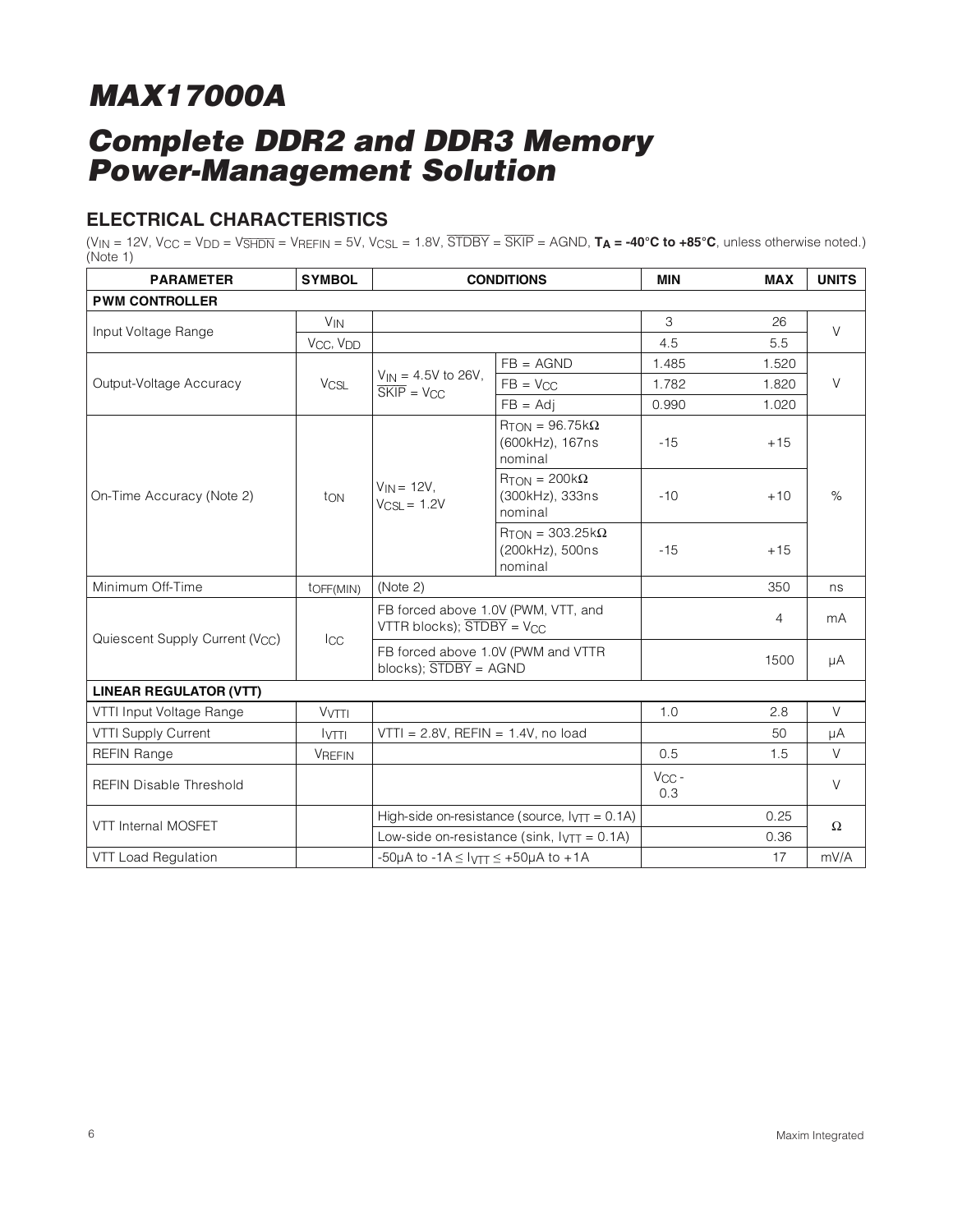### **Complete DDR2 and DDR3 Memory Power-Management Solution**

### **ELECTRICAL CHARACTERISTICS (continued)**

 $(V_{IN} = 12V$ ,  $V_{CC} = V_{DD} = V_{\overline{S}H\overline{D}N} = V_{\overline{R}E\overline{F}IN} = 5V$ ,  $V_{CSL} = 1.8V$ ,  $\overline{STDBY} = \overline{SKIP} = AGND$ ,  $T_A = -40^{\circ}C$  to  $+85^{\circ}C$ , unless otherwise noted.) (Note 1)

| <b>PARAMETER</b>                                  | <b>SYMBOL</b>     | <b>CONDITIONS</b>                                                          |                                    | <b>MIN</b> | <b>MAX</b> | <b>UNITS</b> |  |  |  |
|---------------------------------------------------|-------------------|----------------------------------------------------------------------------|------------------------------------|------------|------------|--------------|--|--|--|
| <b>REFERENCE BUFFER (VTTR)</b>                    |                   |                                                                            |                                    |            |            |              |  |  |  |
| VTTR Output Accuracy (Adj)                        |                   | <b>REFIN to VTTR</b>                                                       | $IVT = \pm 1mA$                    | $-10$      | $+10$      | mV           |  |  |  |
|                                                   |                   |                                                                            | $IVTT = \pm 3mA$                   | $-20$      | $+20$      |              |  |  |  |
| VTTR Output Accuracy (Preset)                     |                   | Vcsi /2 to VTTR                                                            | $IVTT = \pm 1mA$                   | $-10$      | $+10$      | mV           |  |  |  |
|                                                   |                   |                                                                            | $I_{\text{VTT}} = \pm 3 \text{mA}$ | $-20$      | $+20$      |              |  |  |  |
| <b>FAULT DETECTION (SMPS)</b>                     |                   |                                                                            |                                    |            |            |              |  |  |  |
| PGOOD1 Output Low Voltage                         |                   | $lsink = 3mA$                                                              |                                    |            | 0.4        | $\vee$       |  |  |  |
| <b>FAULT DETECTION (VTT)</b>                      |                   |                                                                            |                                    |            |            |              |  |  |  |
| PGOOD2 Output Low Voltage                         |                   | $Isink = 3mA$                                                              |                                    |            | 0.4        | V            |  |  |  |
| <b>FAULT DETECTION</b>                            |                   |                                                                            |                                    |            |            |              |  |  |  |
| V <sub>CC</sub> Undervoltage-Lockout<br>Threshold | VUVLO(VCC)        | Rising edge, IC disabled below this level;<br>hysteresis = 200mV           |                                    | 4.0        | 4.4        | $\vee$       |  |  |  |
| <b>CURRENT LIMIT</b>                              |                   |                                                                            |                                    |            |            |              |  |  |  |
| Valley Current-Limit Threshold                    | VLIMIT            | VCSH - VCSL                                                                |                                    | 15         | 25         | mV           |  |  |  |
| <b>SMPS GATE DRIVERS</b>                          |                   |                                                                            |                                    |            |            |              |  |  |  |
| DH Gate-Driver On-Resistance                      | R <sub>DH</sub>   | BST - LX forced to 5V                                                      |                                    |            | 5          | $\Omega$     |  |  |  |
| DL Gate-Driver On-Resistance                      | R <sub>DL</sub>   | DL high                                                                    |                                    |            | 5          | $\Omega$     |  |  |  |
|                                                   |                   | DL low                                                                     |                                    |            | 3          |              |  |  |  |
| Dead Time                                         | t <sub>DEAD</sub> | DL rising                                                                  |                                    | 10         |            | ns           |  |  |  |
|                                                   |                   | DL falling                                                                 |                                    | 15         |            |              |  |  |  |
| <b>INPUTS AND OUTPUTS</b>                         |                   |                                                                            |                                    |            |            |              |  |  |  |
| Logic-Input Threshold                             |                   | SHDN, STDBY, SKIP OVP, rising edge<br>hysteresis = $300mV/600mV$ (min/max) |                                    | 1.3        | 2          | $\vee$       |  |  |  |

**Note 1:** Limits are 100% production tested at T<sub>A</sub> = +25°C. Maximum and minimum limits over temperature are guaranteed by design and characterization.

**Note 2:** On-time and off-time specifications are measured from 50% point at the DH pin with LX = GND, V<sub>BST</sub> = 5V, and a 250pF capacitor connected from DH to LX. Actual in-circuit times might differ due to MOSFET switching speeds.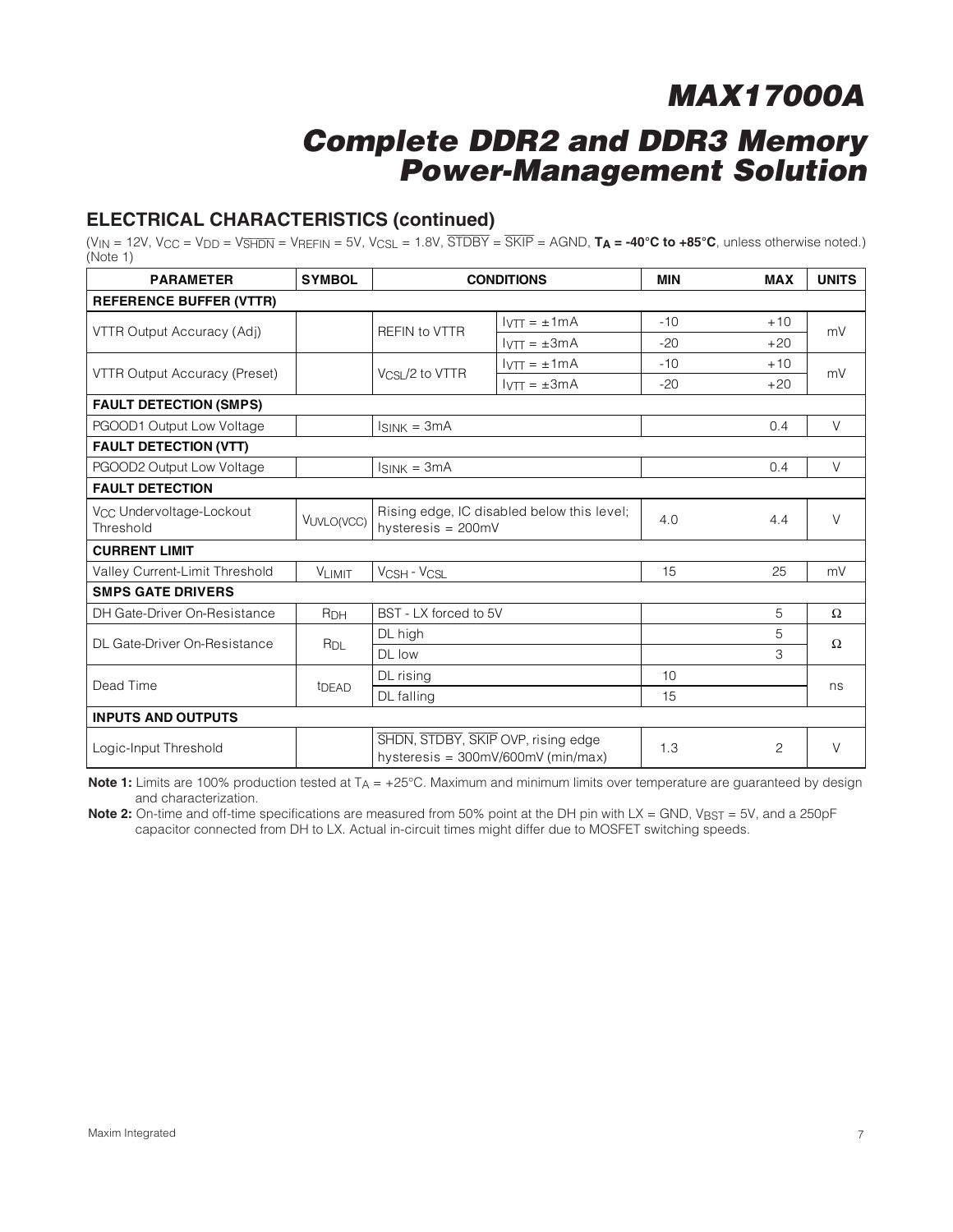### **Typical Operating Characteristics**

(MAX17000A Circuit of Figure 1,  $V_{IN}$  = 12V,  $V_{DD}$  =  $V_{CC}$  = 5V,  $\overline{SKIP}$  = GND,  $T_A$  = +25°C, unless otherwise noted.)



8 Maxim Integrated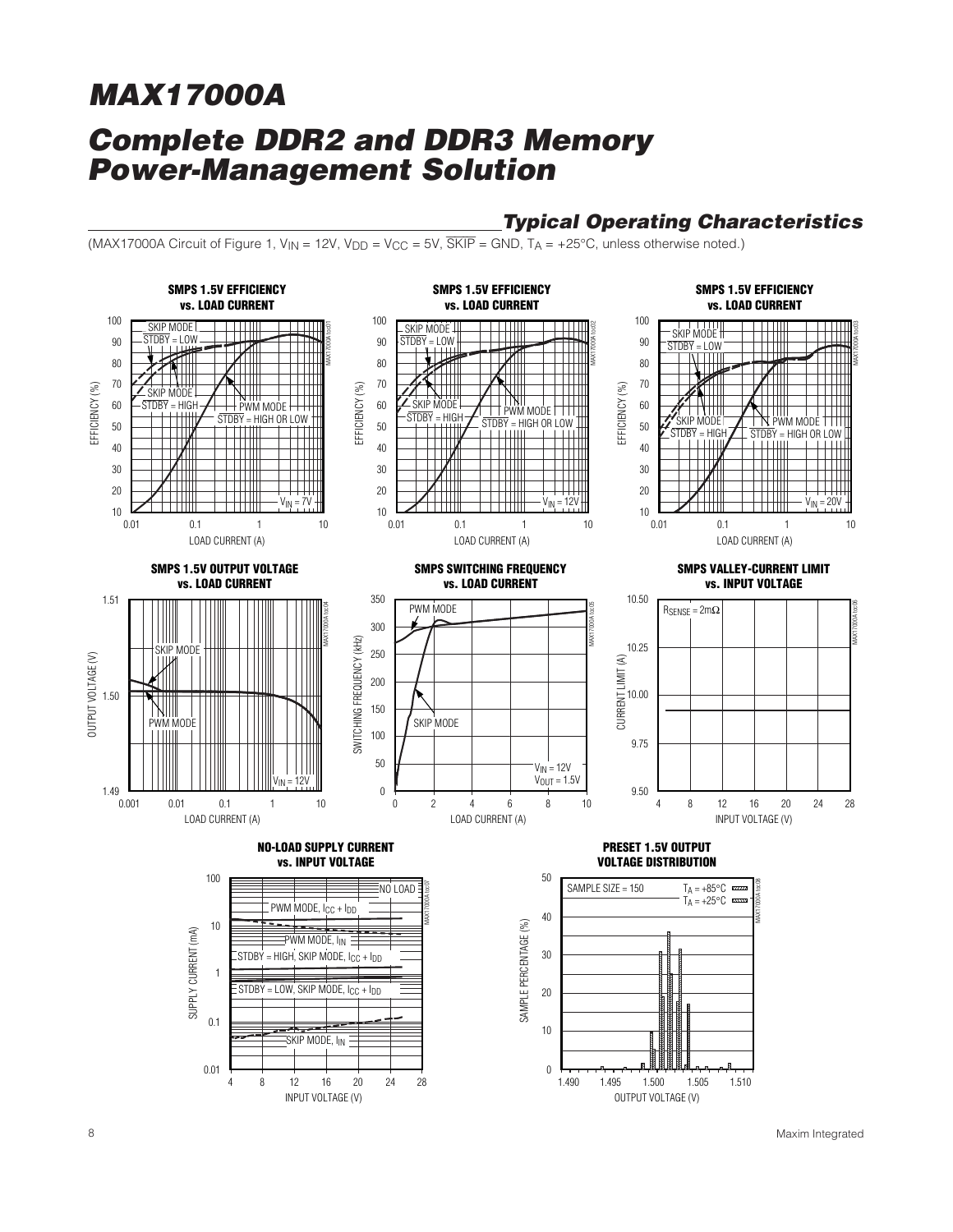### **Typical Operating Characteristics (continued)**

(MAX17000A Circuit of Figure 1, V<sub>IN</sub> = 12V, V<sub>DD</sub> = V<sub>CC</sub> = 5V,  $\overline{\text{SKIP}}$  = GND, T<sub>A</sub> = +25°C, unless otherwise noted.)

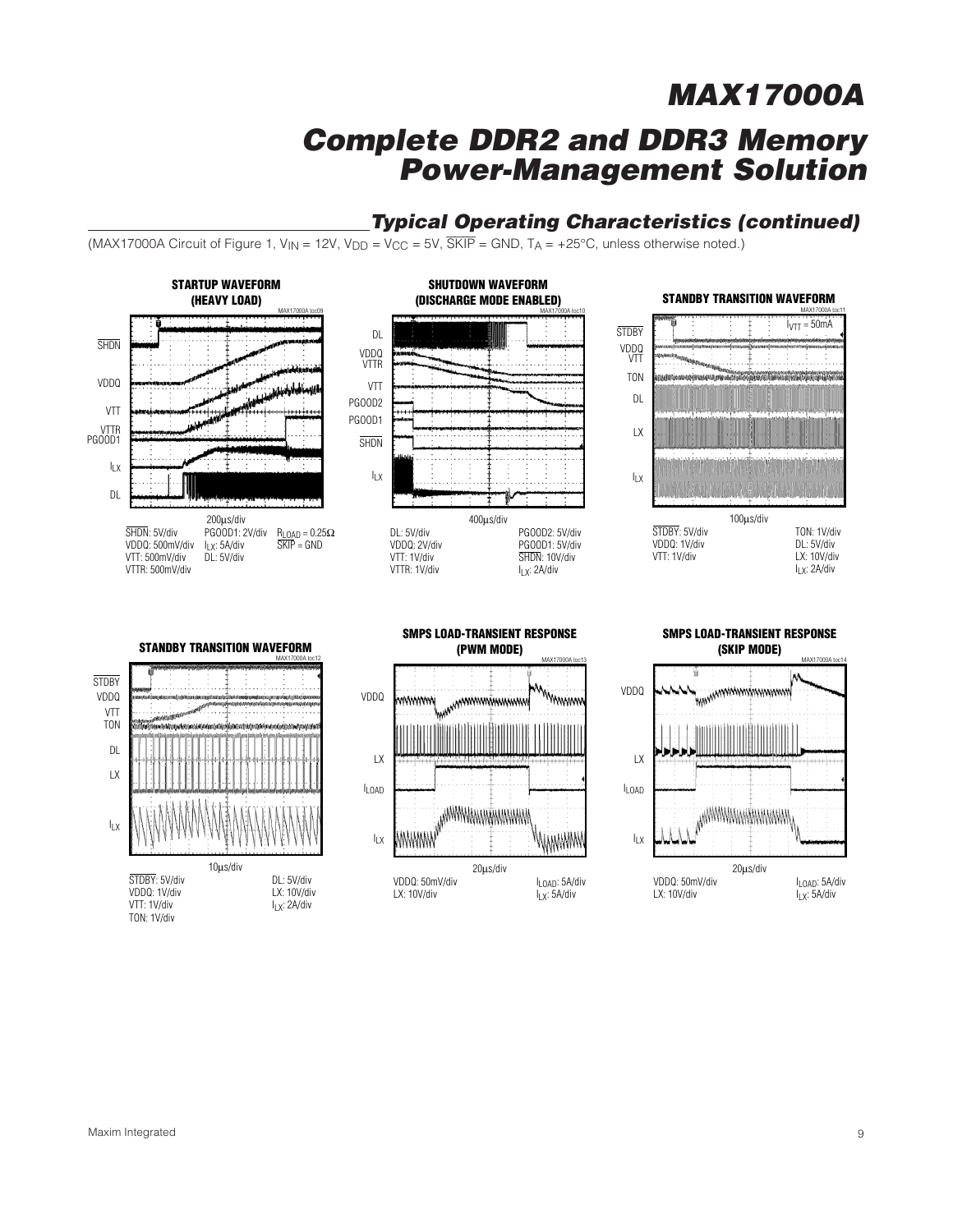### **Typical Operating Characteristics (continued)**

(MAX17000A Circuit of Figure 1,  $V_{IN}$  = 12V,  $V_{DD}$  =  $V_{CC}$  = 5V,  $\overline{SKIP}$  = GND,  $T_A$  = +25°C, unless otherwise noted.)

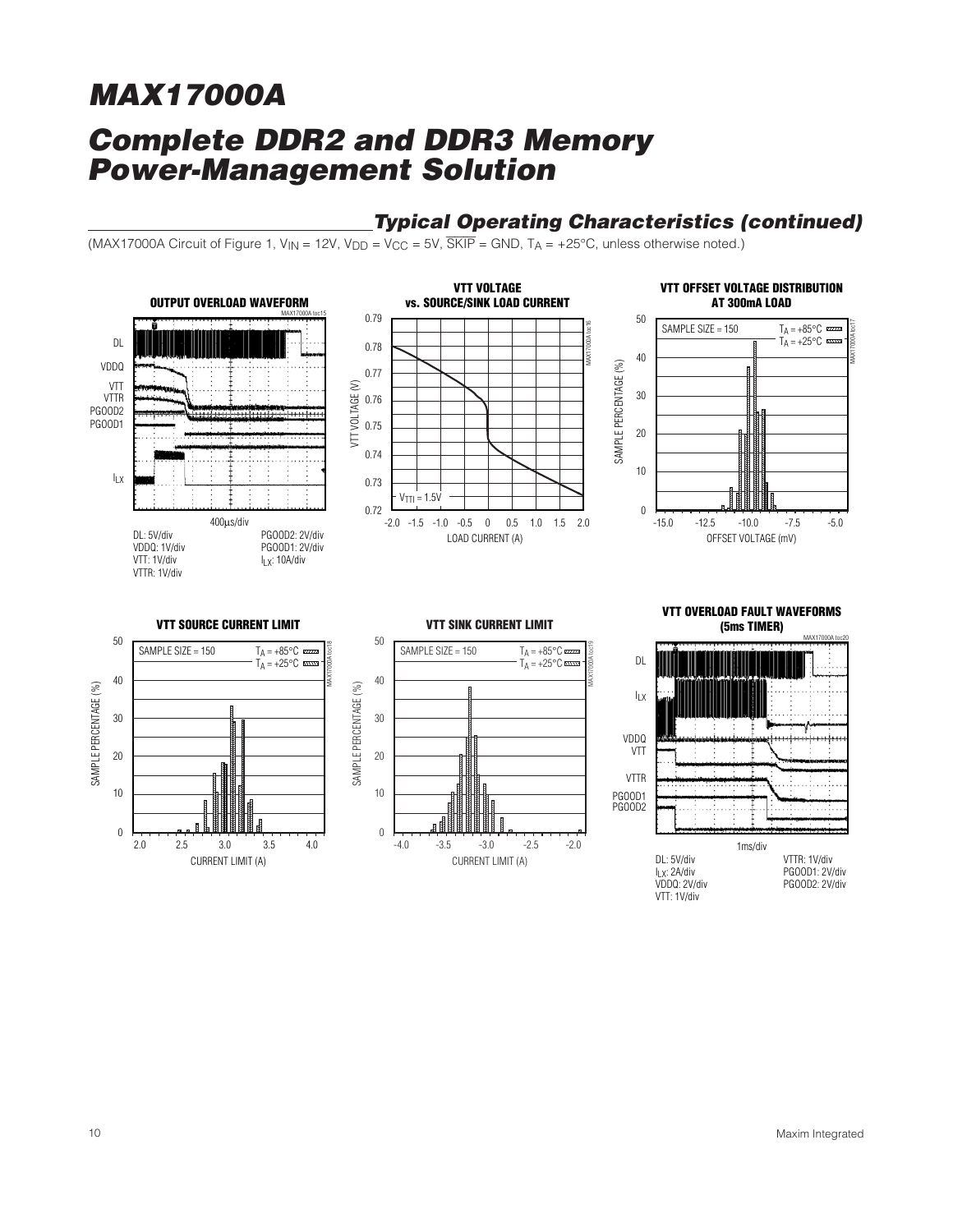### **Typical Operating Characteristics (continued)**

(MAX17000A Circuit of Figure 1, V<sub>IN</sub> = 12V, V<sub>DD</sub> = V<sub>CC</sub> = 5V,  $\overline{\text{SKIP}}$  = GND, T<sub>A</sub> = +25°C, unless otherwise noted.)

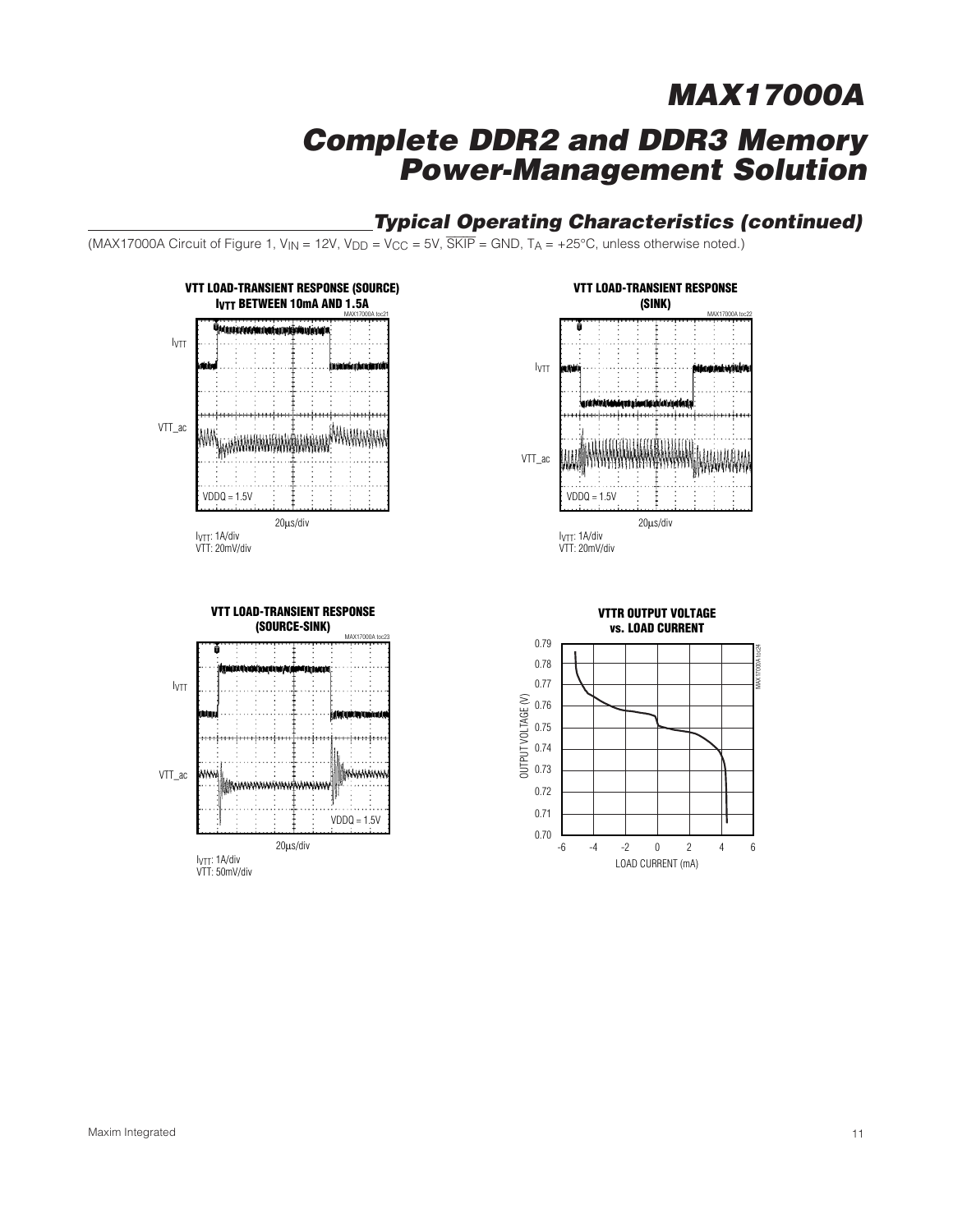## **Complete DDR2 and DDR3 Memory Power-Management Solution**

### **Pin Description**

| <b>PIN</b>     | <b>NAME</b>       | <b>FUNCTION</b>                                                                                                                                                                                                                                                                                                                                                                                                     |
|----------------|-------------------|---------------------------------------------------------------------------------------------------------------------------------------------------------------------------------------------------------------------------------------------------------------------------------------------------------------------------------------------------------------------------------------------------------------------|
| 1              | <b>OVP</b>        | OVP Mode Control. This input selectively enables/disables the SMPS OV protection feature and<br>output discharge mode. When enabled, the SMPS OV protection feature is enabled. Connect OVP to<br>the following voltage levels for the desired function:<br>High (> 2.4V) = Enable SMPS OV protection, and SMPS and VTT discharge FETs.<br>Low (GND) = Disable SMPS OV protection, and SMPS and VTT discharge FETs. |
| $\overline{c}$ | PGOOD1            | Open-Drain Power-Good Output. PGOOD1 is low when the SMPS output voltage is more than 15%<br>(typ) beyond the normal regulation point, in standby, in shutdown, and during soft-start.<br>After the soft-start circuit has terminated, PGOOD1 becomes high impedance if the SMPS output is<br>in regulation.                                                                                                        |
| 3              | PGOOD2            | Open-Drain Power-Good Output. PGOOD2 is low when the VTT output voltage is more than 10% (typ)<br>beyond the normal regulation point, in standby, in shutdown, and during soft-start.<br>After the SMPS soft-start circuit has terminated, PGOOD2 becomes high impedance if the VTT output<br>is in regulation.                                                                                                     |
| $\overline{4}$ | <b>STDBY</b>      | Standby Control Input. When SHDN is high and STDBY is low, the MAX17000A turns off the VTT output<br>(high-Z). When STDBY is high, normal SMPS operation resumes and the VTT output is enabled.                                                                                                                                                                                                                     |
| 5              | <b>VTTS</b>       | Sense Pin for Termination Supply Output. Normally connected to the VTT pin to allow accurate<br>regulation to V <sub>CSL</sub> /2 or the REFIN voltage.                                                                                                                                                                                                                                                             |
| 6              | <b>VTTR</b>       | Termination Reference Buffer Output. VTTR tracks V <sub>CSL</sub> /2 when REFIN is connected to V <sub>CC</sub> . VTTR<br>tracks V <sub>REFIN</sub> when a voltage between 0.5V to 1.5V is set at REFIN. Decouple VTTR to AGND with a<br>0.33µF ceramic capacitor.                                                                                                                                                  |
| $\overline{7}$ | PGND <sub>2</sub> | Power Ground for VTT. Connect PGND2 externally to the underside of the exposed pad.                                                                                                                                                                                                                                                                                                                                 |
| 8              | <b>VTT</b>        | Termination Power-Supply Output. Connect VTT to VTTS to regulate the VTT voltage to the VTTS<br>regulation setting.                                                                                                                                                                                                                                                                                                 |
| 9              | <b>VTTI</b>       | Termination Power-Supply Input. VTTI is the input power supply to the VTT linear regulator. Normally<br>connected to the output of the SMPS regulator for DDR applications.                                                                                                                                                                                                                                         |
| 10             | <b>REFIN</b>      | External Reference Input. REFIN sets the feedback regulation voltage (VTTR = VTTS = VREFIN) of the<br>MAX17000A.<br>Connect REFIN to V <sub>CC</sub> to use the internal V <sub>CSL</sub> /2 divider.<br>Connect a 0.5V to 1.5V voltage input to set the adjustable output for VTT, VTTS, and VTTR.                                                                                                                 |
| 11             | FB                | Feedback Input for SMPS Output. Connect to $V_{CC}$ for a fixed +1.8V output or to AGND for a fixed<br>+1.5V output. For an adjustable output (1.0V to 2.7V), connect FB to a resistive divider from the<br>output voltage. FB regulates to +1.0V.                                                                                                                                                                  |
| 12             | <b>CSL</b>        | Negative Input of the PWM Output Current-Sense and Supply Input for VTTR. Connect CSL to the<br>negative side of the output current-sensing resistor or the filtering capacitor if the DC resistance of<br>the output inductor is utilized for current sensing.<br>CSL is also the path for the internal $16\Omega$ discharge MOSFET when V <sub>CC</sub> UVLO occurs with OVP enabled.                             |
| 13             | <b>CSH</b>        | Positive Input of the PWM Output Current Sense. Connect CSH to the positive side of the output<br>current-sensing resistor or the filtering capacitor if the DC resistance of the output inductor is<br>utilized for current sensing.                                                                                                                                                                               |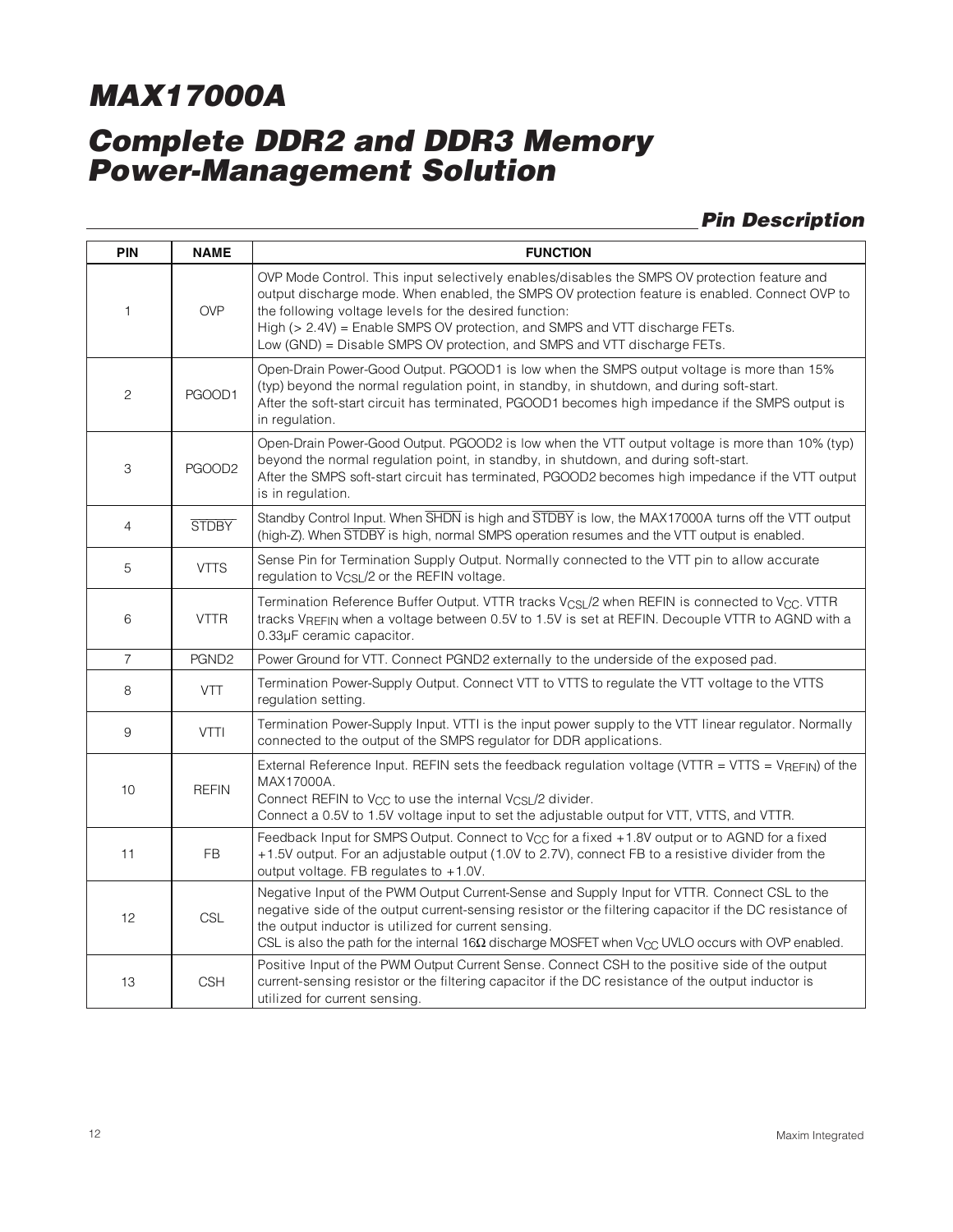### **Complete DDR2 and DDR3 Memory Power-Management Solution**

### **Pin Description (continued)**

| <b>PIN</b> | <b>NAME</b>           | <b>FUNCTION</b>                                                                                                                                                                                                                                                                                                   |  |  |  |  |  |
|------------|-----------------------|-------------------------------------------------------------------------------------------------------------------------------------------------------------------------------------------------------------------------------------------------------------------------------------------------------------------|--|--|--|--|--|
|            |                       | Switching Frequency Setting Input. An external resistor between the input power source and this<br>pin sets the switching frequency per phase according to the following equation:                                                                                                                                |  |  |  |  |  |
| 14         | <b>TON</b>            | $T_{SW} = C_{TON} \times (R_{TON} + 6.5 \text{k}\Omega)$                                                                                                                                                                                                                                                          |  |  |  |  |  |
|            |                       | where $C_{TON} = 16.26pF$ .                                                                                                                                                                                                                                                                                       |  |  |  |  |  |
|            |                       | TON is high impedance in shutdown.                                                                                                                                                                                                                                                                                |  |  |  |  |  |
| 15         | DH                    | High-Side Gate-Driver Output. Swings from LX to BST. DH is low when in shutdown or UVLO.                                                                                                                                                                                                                          |  |  |  |  |  |
| 16         | LX.                   | Inductor Connection. Connect LX to the switched side of the inductor as shown in Figure 1.                                                                                                                                                                                                                        |  |  |  |  |  |
| 17         | <b>BST</b>            | Boost Flying Capacitor Connection. Connect to an external 0.1µF, 6V capacitor as shown in Figure<br>1. The MAX17000A contains an internal boost switch.                                                                                                                                                           |  |  |  |  |  |
| 18         | <b>DL</b>             | Synchronous-Rectifier Gate-Driver Output. DL swings from V <sub>DD</sub> to PGND1.                                                                                                                                                                                                                                |  |  |  |  |  |
| 19         | <b>V<sub>DD</sub></b> | Supply Voltage Input for the DL Gate Driver and 3.3V Reference/Analog Supply. Connect to the<br>system supply voltage (+4.5V to +5.5V). Bypass $V_{DD}$ to power ground with a 1µF or greater<br>ceramic capacitor.                                                                                               |  |  |  |  |  |
| 20         | PGND1                 | Power Ground. Ground connection for the low-side MOSFET gate driver.                                                                                                                                                                                                                                              |  |  |  |  |  |
| 21         | <b>AGND</b>           | Analog Ground. Connect backside exposed pad to AGND.                                                                                                                                                                                                                                                              |  |  |  |  |  |
| 22         | <b>SKIP</b>           | Pulse-Skipping Control Input. This input determines the mode of operation under normal steady-<br>state conditions and dynamic output-voltage transitions:<br>High $(> 2.4V)$ = Forced-PWM operation<br>Low $(AGND)$ = Pulse-skipping mode                                                                        |  |  |  |  |  |
| 23         | $V_{CC}$              | Controller Supply Voltage. Connect to a 4.5V to 5.5V source. Bypass V <sub>CC</sub> to AGND with a 1µF or<br>greater ceramic capacitor.                                                                                                                                                                           |  |  |  |  |  |
|            |                       | Shutdown Control Input. Connect to $V_{CC}$ for normal operation. When $\overline{SHDN}$ is pulled low, the<br>MAX17000A slowly ramps down the output voltage to ground. When the internal target voltage<br>reaches $25mV$ , the controller forces DL low, and enters the low current $(1\mu A)$ shutdown state. |  |  |  |  |  |
| 24         | <b>SHDN</b>           | When discharge mode is enabled by OVP (OVP = high), the CSL and VTT internal $16\Omega$ discharge<br>MOSFETs are enabled in shutdown. When discharge mode is disabled by OVP (OVP = $low$ ), LX,<br>VTT, and VTTR are high impedance in shutdown.                                                                 |  |  |  |  |  |
|            |                       | A rising edge on SHDN clears the fault OV protection latch.                                                                                                                                                                                                                                                       |  |  |  |  |  |
|            | EP                    | Exposed Pad. Connect backside exposed pad to AGND.                                                                                                                                                                                                                                                                |  |  |  |  |  |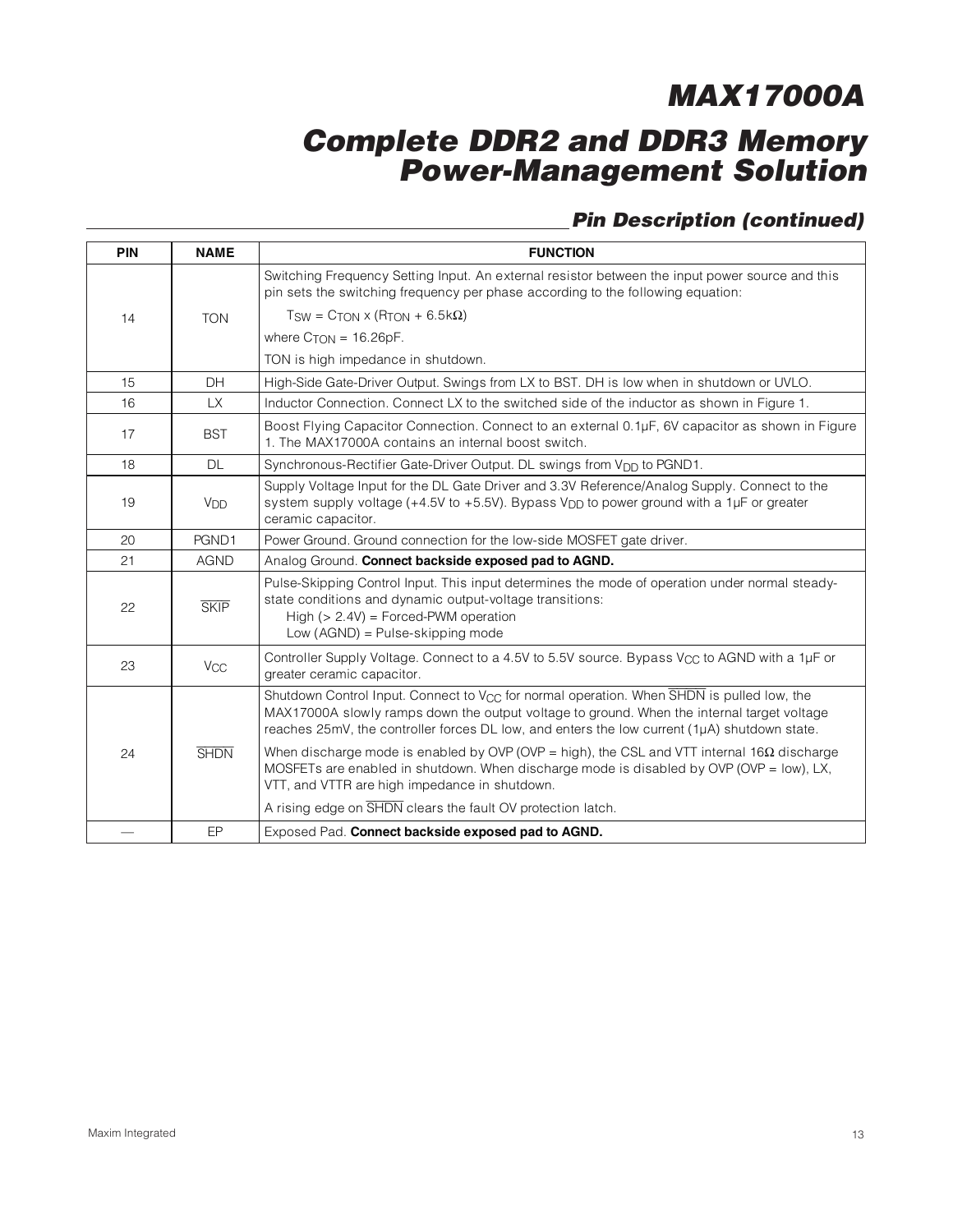### **Standard Application Circuits**

The MAX17000A standard application circuit (Figure 1) generates the VDDQ, VTT, and VTTR rails for DDR, DDR2, or DDR3 in a notebook computer. See Table 1 for component selections. Table 2 lists the component manufacturers. Table 3 is the operating mode truth table.

| . .                             |                                                                                                                             |                                                                                                                           |  |  |
|---------------------------------|-----------------------------------------------------------------------------------------------------------------------------|---------------------------------------------------------------------------------------------------------------------------|--|--|
| <b>COMPONENT</b>                | $V_{OUT} = 1.5V$ TO 1.8V AT 10A                                                                                             | $V_{OUT} = 1.5V$ TO 1.8V AT 6A                                                                                            |  |  |
|                                 | $V_{IN}$ = 7V TO 20V (300kHz)                                                                                               | $V_{IN}$ = 7V TO 16V (500kHz)                                                                                             |  |  |
| Input Capacitor                 | (2x) 10µF, 25V<br>Taiyo Yuden TMK432BJ106KM                                                                                 | 10µF, 25V<br>Taiyo Yuden TMK432BJ106KM                                                                                    |  |  |
| Output Capacitor                | $(2x)$ 330µF, 2.5V, 12m $\Omega$ (C2 case)<br>SANYO 2R5TPE330MCC2                                                           | $(2x)$ 220 $\mu$ F, 2.5V, 21m $\Omega$ (B2 case)<br>SANYO 2R5TPE220MLB                                                    |  |  |
| Inductor                        | 1.4 $\mu$ H, 12A, 3.4m $\Omega$ (typ)<br>Sumida CDEP105(L)NP-1R4                                                            | 1.4 $\mu$ H, 12A, 3.4m $\Omega$ (typ)<br>Sumida CDEP105(L)NP-1R4                                                          |  |  |
| <b>Current-Sensing Resistor</b> | $2m\Omega$ , 0.5W (2010)<br>Vishay WSL20102L000FEA                                                                          | $3m\Omega$ , 0.5W (2010)<br>Vishay WSL20103L000FEA                                                                        |  |  |
| <b>MOSFETs</b>                  | 30V, 20A n-channel MOSFET (high side)<br>Fairchild FDMS8690;<br>30V, 40A n-channel MOSFET (low side)<br>Fairchild FDMS8660S | 30V 20A n-channel MOSFET (high side)<br>Fairchild FDMS8690;<br>30V 40A n-channel MOSFET (low side)<br>Fairchild FDMS8660S |  |  |

### **Table 1. Component Selection for Standard Applications**

### **Table 2. Component Suppliers**

| <b>SUPPLIER</b>               | <b>WEBSITE</b>                              |                          |
|-------------------------------|---------------------------------------------|--------------------------|
| <b>INDUCTORS</b>              |                                             |                          |
| Dale (Vishay)                 | 402-563-6866 (USA)                          | www.vishay,com           |
| NEC/TOKIN America, Inc.       | 510-324-4110 (USA)                          | www.nec-tokinamerica.com |
| Panasonic Corp.               | 65-231-3226 (Singapore), 408-749-9714 (USA) | www.panasonic.com        |
| Sumida Corp.                  | 408-982-9660 (USA)                          | www.sumida.com           |
| TOKO America, Inc.            | 858-675-8013 (USA)                          | www.tokoam.com           |
| <b>CAPACITORS</b>             |                                             |                          |
| AVX Corp.                     | 843-448-9411 (USA)                          | www.avxcorp.com          |
| KEMET Corp.                   | 408-986-0424 (USA)                          | www.kemet.com            |
| Panasonic Corp.               | 65-231-3226 (Singapore), 408-749-9714 (USA) | www.panasonic.com        |
| SANYO Electric Co., Ltd.      | 81-72-870-6310 (Japan), 619-661-6835 (USA)  | www.sanyodevice.com      |
| Taiyo Yuden                   | 03-3667-3408 (Japan), 408-573-4150 (USA)    | www.t-yuden.com          |
| TDK Corp.                     | 847-803-6100 (USA), 81-3-5201-7241 (Japan)  | www.component.tdk.com    |
| <b>SENSING RESISTORS</b>      |                                             |                          |
| Vishay                        | 402-563-6866 (USA)                          | www.vishay.com           |
| <b>MOSFET</b>                 |                                             |                          |
| Fairchild Semiconductor       | 800-341-0392 (USA)                          | www.fairchildsemi.com    |
| <b>DIODES</b>                 |                                             |                          |
| Central Semiconductor Corp.   | 631-435-1110                                | www.centralsemi.com      |
| Nihon Inter Electronics Corp. | 81-3-3343-84-3411 (Japan)                   | www.niec.co.jp           |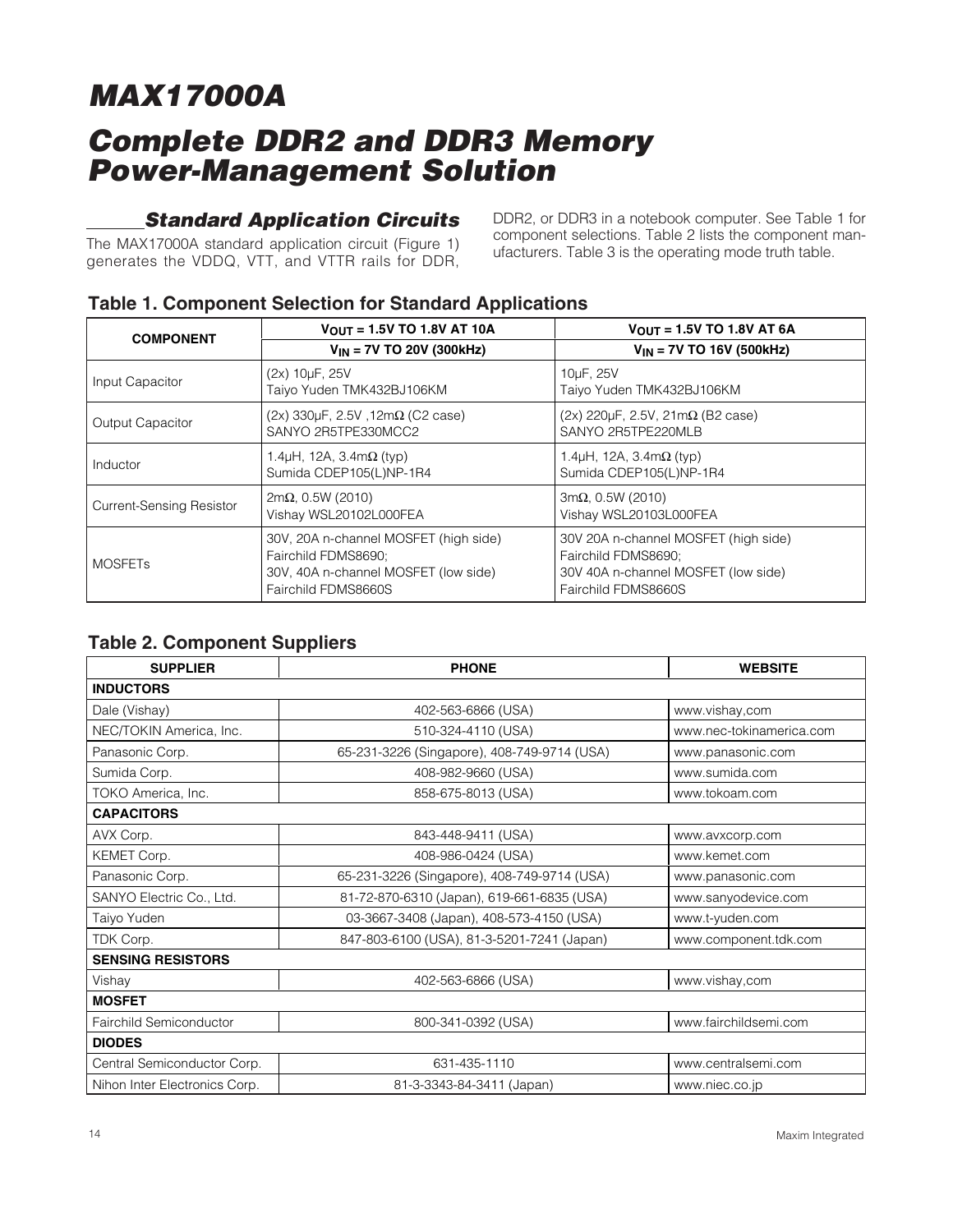### **Complete DDR2 and DDR3 Memory Power-Management Solution**

### **Table 3. Operating Mode Truth Table**

|                | <b>SHDN</b>       | <b>STDBY</b>      | <b>SKIP</b> | <b>OPERATION</b>                                                                                                                                                                                                                                                                     |
|----------------|-------------------|-------------------|-------------|--------------------------------------------------------------------------------------------------------------------------------------------------------------------------------------------------------------------------------------------------------------------------------------|
| $\mathbf{1}$   | $L \rightarrow H$ | $L \rightarrow H$ | X           | SMPS output ramps up in skip mode with a 1.4ms (typ) ramp time. PGOOD1 is held low until the<br>SMPS output is in regulation.<br>VTT and VTTR ramp up to the final voltage based on V <sub>CSL</sub> /2 or V <sub>REFIN</sub> . PGOOD2 is held low until<br>VTT is in regulation.    |
| $\overline{c}$ | $L \rightarrow H$ | L                 | $\times$    | SMPS output ramps up in skip mode with a 1.4ms ramp time. PGOOD1 is held low until the SMPS<br>output is in regulation.<br>VTT remains off throughout since STDBY is low. PGOOD2 stays low throughout.<br>VTTR ramps up to the final voltage based on V <sub>CSL</sub> /2 or VREFIN. |
| 3              | H                 | $L \rightarrow H$ | X.          | Standby mode is exited and the full current capability of the MAX17000A is available.<br>VTT ramps up after the internal SMPS block is ready. VTT ramps to the final voltage based on<br>VCSL/2 or VREFIN.<br>PGOOD2 goes high when VTT is in regulation.                            |
| $\overline{4}$ | H                 | H                 | H           | SMPS is in forced-PWM mode.<br>VTT and VTTR are enabled.<br>PGOOD1 is high when the SMPS output is in regulation.<br>PGOOD2 is high when VTT is in regulation.                                                                                                                       |
| 5              | H                 | H                 | L           | SMPS is in skip mode.<br>VTT and VTTR are enabled.<br>PGOOD1 is high when the SMPS output is in regulation.<br>PGOOD2 is high when VTT is in regulation.                                                                                                                             |
| 6              | H                 | L                 | H           | SMPS is in forced-PWM mode.<br>VTT is off and is in high impedance.<br>PGOOD2 is forced low.<br>VTTR is active and regulates to V <sub>CSL</sub> /2 or VREFIN.                                                                                                                       |
| $\overline{7}$ | H                 | L                 | L           | SMPS is in skip mode.<br>VTT is off and is high impedance.<br>PGOOD2 is forced low.<br>VTTR is active and regulates to V <sub>CSL</sub> /2 or VREFIN.                                                                                                                                |
| 8              | $H \rightarrow L$ | H                 | X           | Skip mode is exited as the MAX17000A ramps the output down to zero.<br>VTTR tracks VcsL/2 or VREFIN during shutdown. After the SMPS output reaches 25mV, DL goes low.                                                                                                                |
| 9              | $H \rightarrow L$ | L                 | X.          | Skip mode is exited as the MAX17000A ramps the output down to zero.<br>VTTR tracks V <sub>CSL</sub> /2 or V <sub>REFIN</sub> during shutdown. After the SMPS output reaches 25mV, DL goes<br>low. VTT is not enabled throughout soft-shutdown.                                       |
| 10             | L                 | X                 | X           | DL low. Internal 16 $\Omega$ discharge MOSFETs on CSL and VTT enabled if OVP is high, but disabled if<br>OVP is low.                                                                                                                                                                 |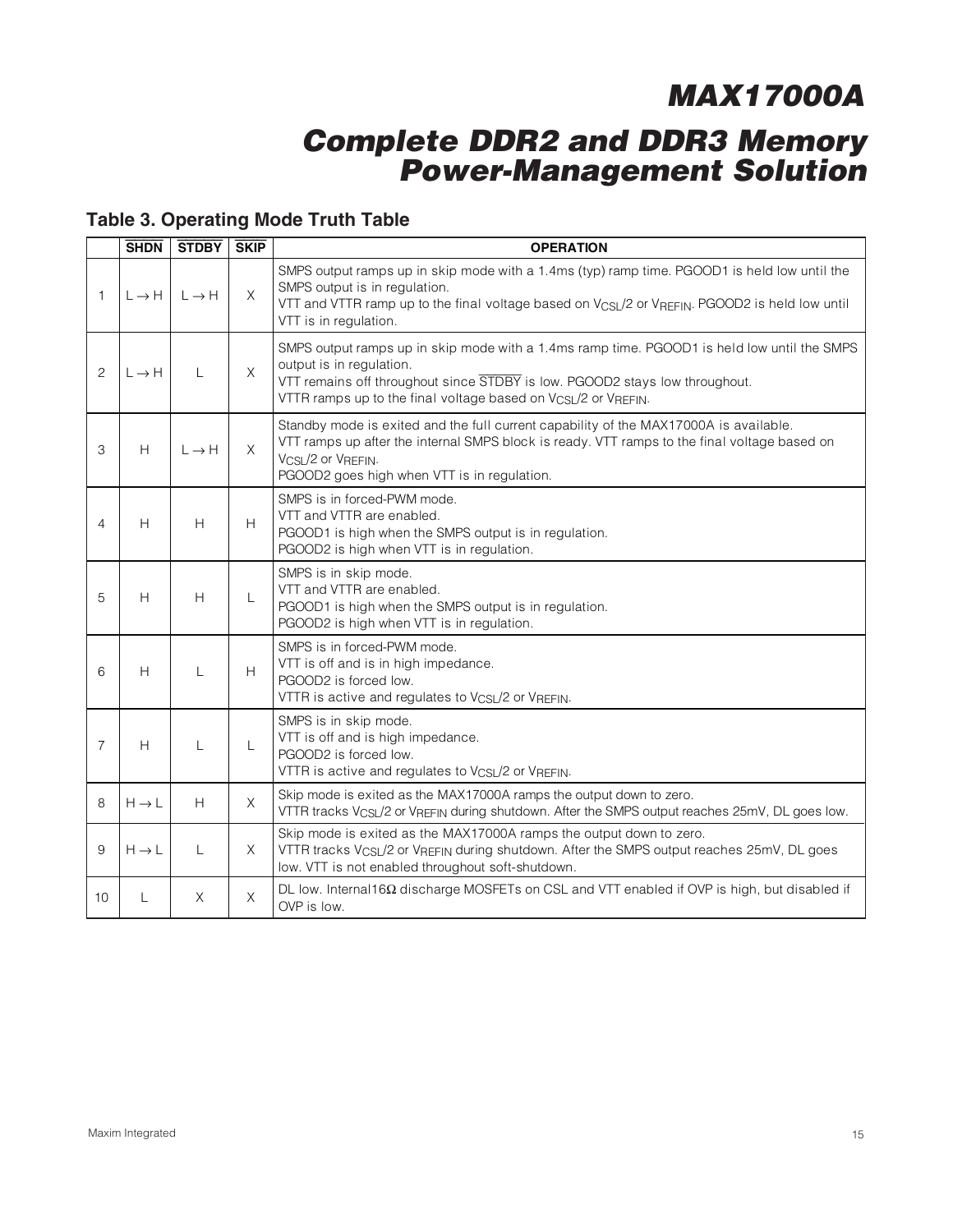## **Complete DDR2 and DDR3 Memory Power-Management Solution**



Figure 1. MAX17000A Standard Application Circuit

### **Detailed Description**

The MAX17000A complete DDR solution comprises a step-down controller, a source-sink LDO regulator, and a reference buffer. Maxim's proprietary Quick-PWM pulsewidth modulator in the MAX17000A is specifically designed for handling fast load steps while maintaining a relatively constant operating frequency and inductor operating point over a wide range of input voltages. The Quick-PWM architecture circumvents the poor load-transient timing problems of fixed-frequency current-mode PWMs, while also avoiding the problems caused by widely varying switching frequencies in conventional constant-on-time and constant-off-time PWM schemes. Figure 1 is the MAX17000A standard application circuit and Figure 2 is the MAX17000A functional diagram.

The MAX17000A includes a ±2A source-sink LDO regulator for the memory termination rail. The source-sink regulator features a dead band that either sources or sinks, ideal for the fast-changing short-period loads presenting in memory termination applications. This feature also reduces the VTT output capacitance requirement down to 1μF, though load-transient response can still require higher capacitance values between 10μF and 20μF.

The reference buffer sources and sinks ±3mA, generating a reference rail for use in the memory controller and memory devices.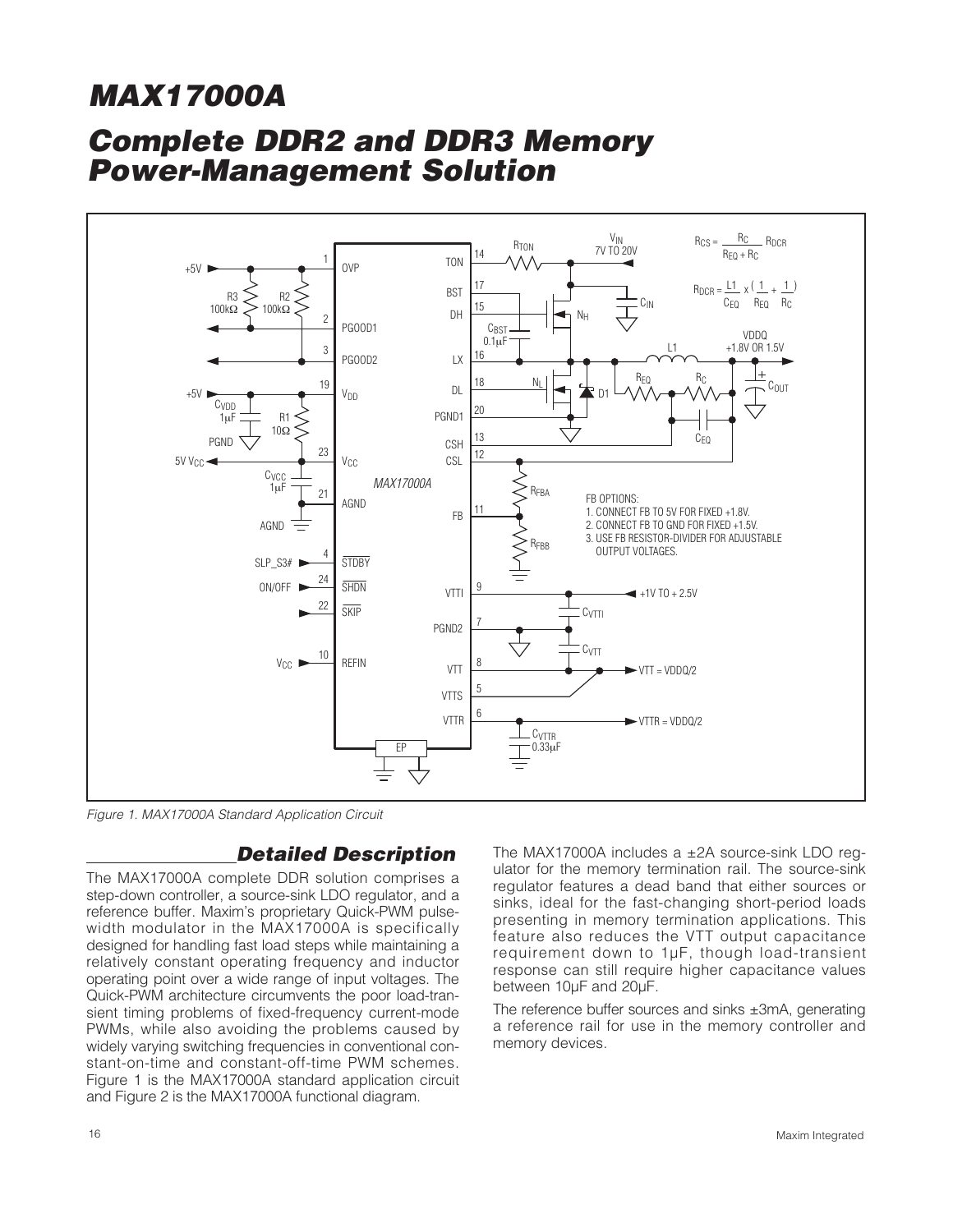### **Complete DDR2 and DDR3 Memory Power-Management Solution**



Figure 2. MAX17000A Functional Diagram

Maxim Integrated 17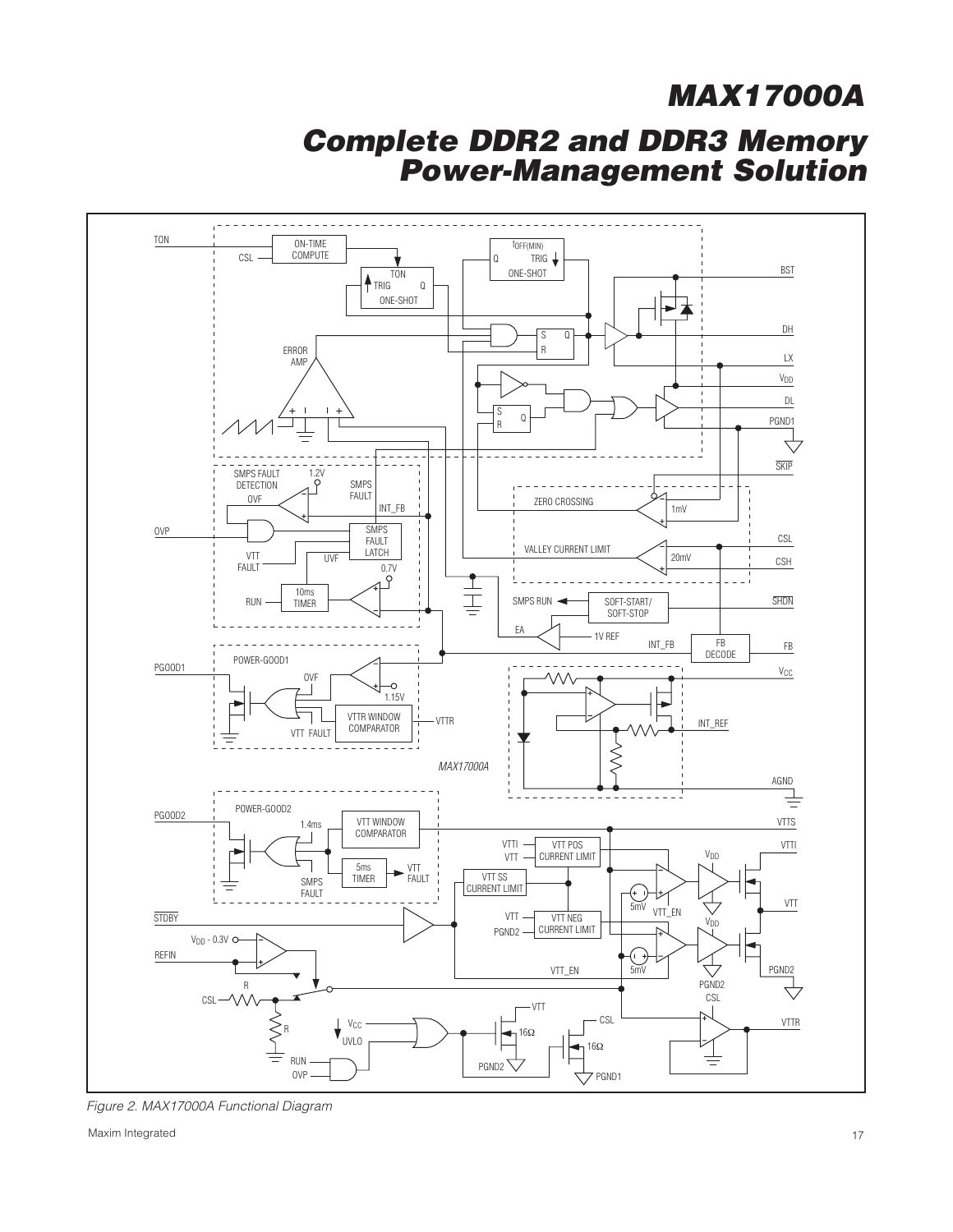#### **+5V Bias Supply (VDD, VCC)**

The MAX17000A requires an external 5V bias supply in addition to the battery. Typically, this 5V bias supply is the notebook's 95% efficient 5V system supply. Keeping the bias supply external to the IC improves efficiency and eliminates the cost associated with the 5V linear regulator that would otherwise be needed to supply the PWM circuit and gate drivers. If stand-alone capability is needed, the 5V supply can be generated with an external linear regulator such as the MAX1615.

The 5V bias supply powers both the PWM controller and internal gate-drive power, so the maximum current drawn is:

 $I_{\text{BIAS}} = I_{\text{Q}} + f_{\text{SWQG(MOSFETS)}} = 2 \text{mA}$  to 20 mA (typ)

where  $I<sub>O</sub>$  is the current for the PWM control circuit, fsw is the switching frequency, and QG(MOSFETs) is the total gate-charge specification limits at  $V_{GS} = 5V$  for the internal MOSFETs.

#### **Free-Running Constant-On-Time PWM Controller with Input Feed-Forward**

The Quick-PWM control architecture is a pseudo-fixedfrequency, constant on-time, current-mode regulator with voltage feed-forward. This architecture utilizes the output filter capacitor's ESR to act as a current-sense resistor, so the output ripple voltage can provide the PWM ramp signal. In addition to the general Quick-PWM, the MAX17000A also senses the inductor current through DCR method or with a sensing resistor. Therefore, it is less dependent on the output capacitor ESR for stability. The control algorithm is simple: the high-side switch on-time is determined solely by a oneshot whose pulse width is inversely proportional to input voltage and directly proportional to output voltage. Another one-shot sets a minimum off-time (250ns typ). The on-time one-shot is triggered if the error comparator is low, the low-side switch current is below the valley current-limit threshold, and the minimum off-time oneshot has timed out.

#### **On-Time One-Shot**

The heart of the PWM core is the one-shot that sets the high-side switch on-time. This fast, low-jitter, adjustable one-shot includes circuitry that varies the on-time in response to battery and output voltages. The high-side switch on-time is inversely proportional to the battery voltage as measured by the V<sub>IN</sub> input, and proportional to the output voltage.

An external resistor between the input power source and TON pin sets the switching frequency per phase according to the following equation:

$$
t_{ON} = \frac{C_{TON} \times (R_{TON} + 6.5k\Omega) \times (V_{CSL} + 0.075V)}{V_{IN}}
$$

$$
t_{SW} = \frac{1}{C_{TON} \times (R_{TON} + 6.5k\Omega)}
$$

where  $C_{TON}$  = 16.26pF, and 0.075V is an approximation to accommodate for the expected drop across the low-side MOSFET switch. This algorithm results in a nearly constant switching frequency despite the lack of a fixed-frequency clock generator.

For loads above the critical conduction point, where the dead-time effect is no longer a factor, the actual switching frequency is:

$$
f_{SW} = \frac{V_{OUT} + V_{DIS}}{t_{ON} \times (V_{IN} - V_{CHG} + V_{DIS})}
$$

where  $V_{\text{DIS}}$  is the sum of the parasitic voltage drops in the inductor discharge path, including synchronous rectifier, inductor, and PCB resistances; VCHG is the sum of the parasitic voltage drops in the charging path, including the high-side switch, inductor, and PCB resis $t$ ances; and  $t_{ON}$  is the on-time calculated by the MAX17000A.

#### **Automatic Pulse-Skipping Mode (**SKIP **= AGND)**

In skip mode  $(SKIP = AGND)$ , an inherent automatic switchover to PFM takes place at light loads. This switchover is affected by a comparator that truncates the low-side switch on-time at the inductor current's zero crossing.

DC output-accuracy specifications refer to the threshold of the error comparator. When the inductor is in continuous conduction, the MAX17000A regulates the valley of the output ripple, so the actual DC output voltage is higher than the trip level by 50% of the output ripple voltage. In discontinuous conduction  $(\overline{\text{SKIP}})$  = AGND and  $I_{\text{OUT}}$  <  $I_{\text{LOAD(SKIP)}}$ , the output voltage has a DC regulation level higher than the error-comparator threshold by approximately 1.5% due to slope compensation. However, the internal integrator corrects for most of it, resulting in very little load regulation.

The MAX17000A always uses skip mode during startup, regardless of the SKIP and STDBY setting. The SKIP and STDBY controls take effect after soft-start is done. See Figure 3.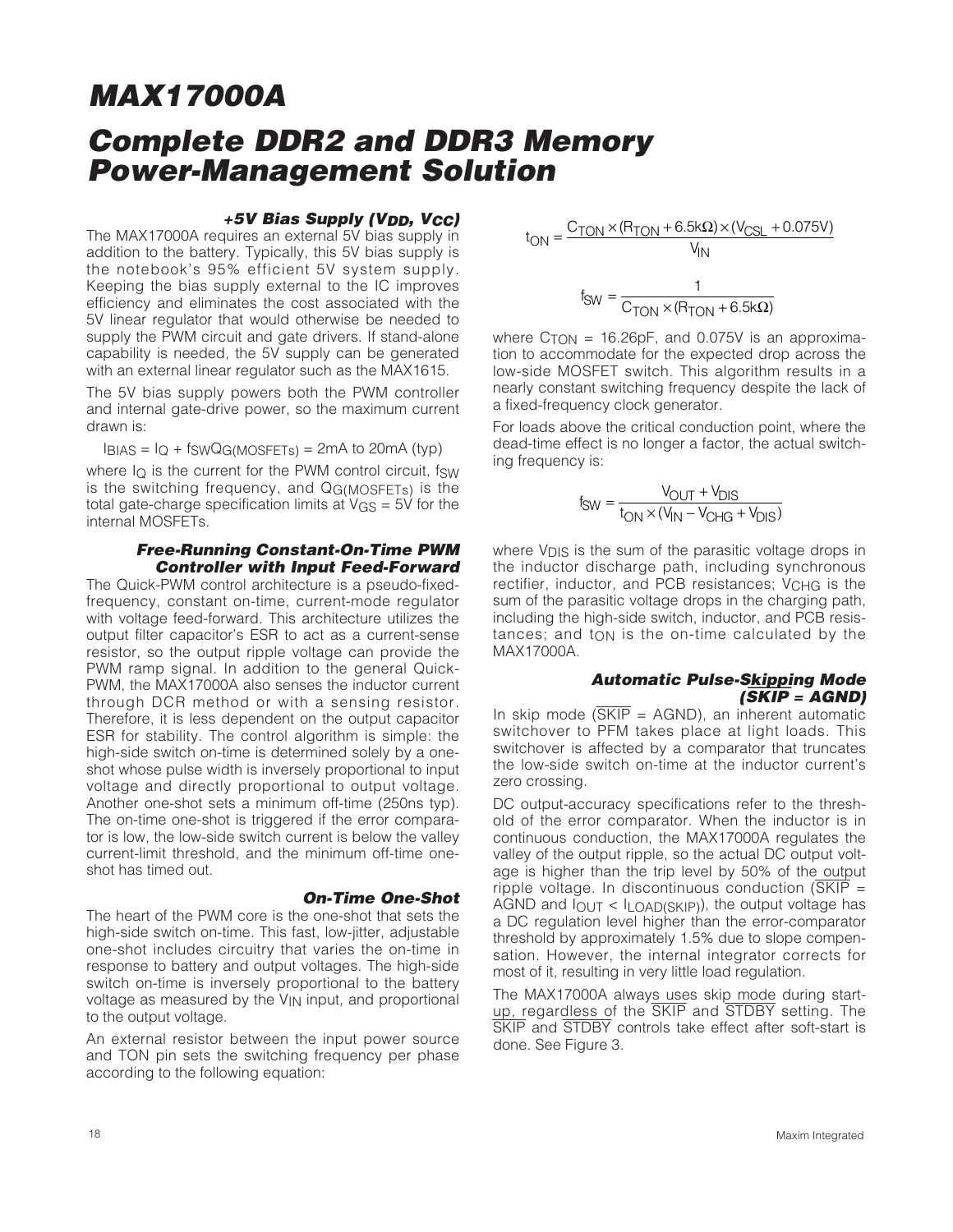### **Complete DDR2 and DDR3 Memory Power-Management Solution**



Figure 3. Pulse-Skipping/Discontinuous Crossover Point

#### **Forced-PWM Mode (**SKIP **= VCC)**

The low-noise forced-PWM mode  $(\overline{\text{SKIP}} = \text{V_{CC}})$  disables the zero-crossing comparator, which controls the lowside switch on-time. This forces the low-side gate-drive waveform to constantly be the complement of the highside gate-drive waveform, so the inductor current reverses at light loads while DH maintains a duty factor of VOUT/VIN. The benefit of forced-PWM mode is to keep a fairly constant switching frequency. However, forced-PWM operation comes at a cost: the no-load 5V bias current remains between 2mA to 20mA, depending on the switching frequency.

 $\overline{\text{STDBY}}$  = AGND overrides the  $\overline{\text{SKIP}}$  pin setting, forcing the MAX17000A into standby.

The MAX17000A switches to forced-PWM mode during shutdown, regardless of the state of SKIP and STDBY levels.

#### **Standby Mode (**STDBY**)**

It should be noted that standby mode in the MAX17000A corresponds to computer system standby operation, and is not referring to the MAX17000A shutdown status.

When standby mode is enabled  $(\overline{STDBY} = AGND)$ , VTT is disabled (high impedance) but VTTR remains active.

When standby mode is disabled  $(\overline{STDBY} = V_{CC})$ , the VTT block is enabled and the VTT output capacitor is charged. The VTT soft-start current limit increases linearly from zero to its maximum current limit in 160μs (typ), keeping the input VTTI inrush low. See Figure 4.



Figure 4. MAX17000A Standby Mode Timing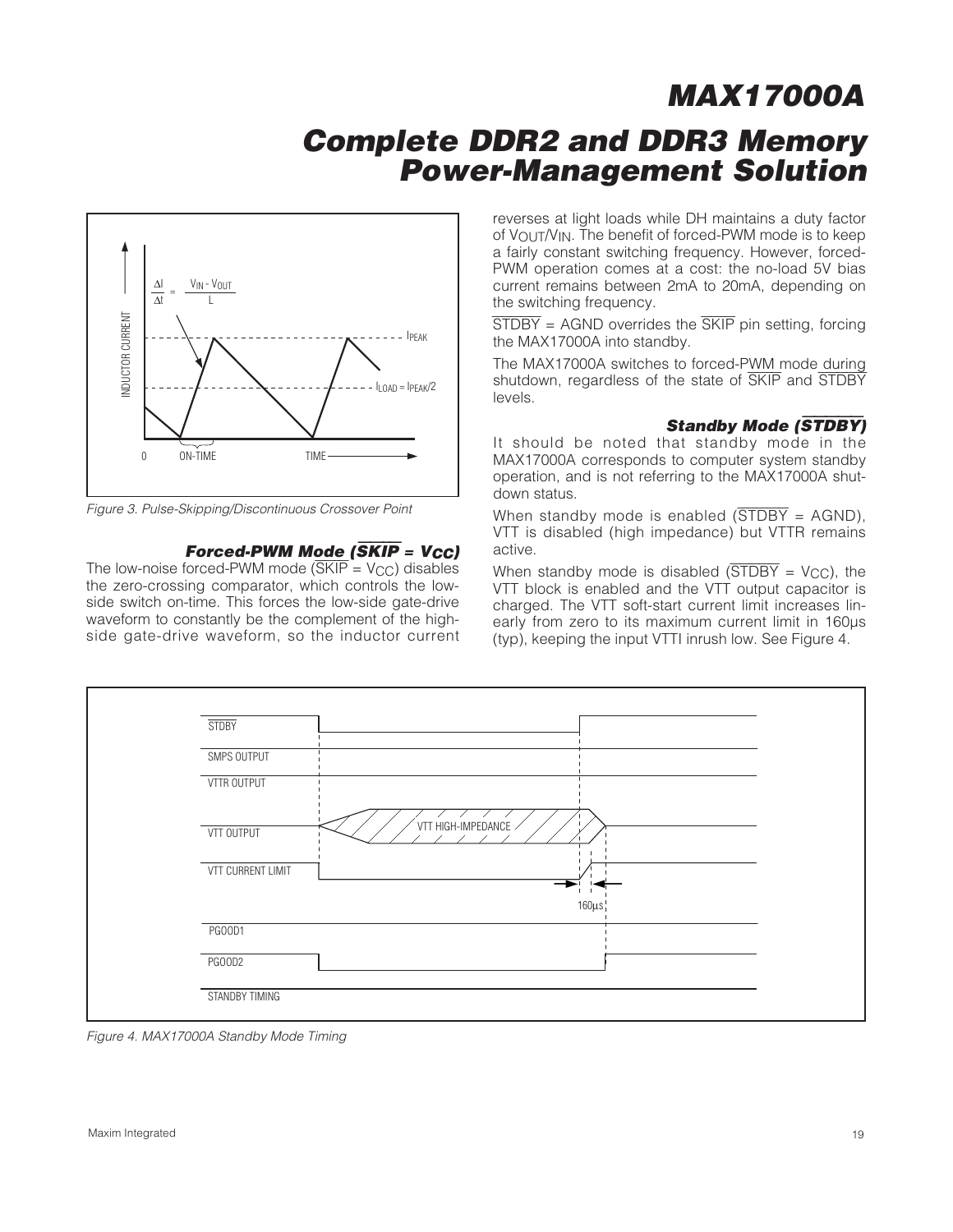#### **Valley Current-Limit Protection**

The MAX17000A uses the same valley current-limit protection employed on all Maxim Quick-PWM controllers. If the current exceeds the valley current-limit threshold, the PWM controller is not allowed to initiate a new cycle. The actual peak current is greater than the valley current-limit threshold by an amount equal to the inductor ripple current. Therefore, the exact current-limit characteristic and maximum load capability are a function of the inductor value and battery voltage. When combined with the undervoltage-protection circuit, this current-limit method is effective in almost every circumstance.

In forced-PWM mode, the MAX17000A also implements a negative current limit to prevent excessive reverse inductor currents when  $V_{\Omega U}T$  is sinking current. The negative current-limit threshold is set to approximately 115% of the positive current limit. See Figure 5.



Figure 5. Valley Current-Limit Threshold Point

#### **Power-Good Outputs (PGOOD1 and PGOOD2)**

The MAX17000A features two power-good outputs. PGOOD1 is the open-drain output for a window comparator that continuously monitors the SMPS output. PGOOD1 is actively held low in shutdown and during soft-start and soft-shutdown. After the soft-start terminates, PGOOD1 becomes high impedance as long as the SMPS output voltage is between 115% (typ) and 85% (typ) of the regulation voltage. When the SMPS output voltage exceeds the 115%/85% regulation window, the MAX17000A pulls PGOOD1 low. Any fault condition on the SMPS output forces PGOOD1 and PGOOD2 low and latches off until the fault latch is cleared by toggling SHDN or cycling V<sub>CC</sub> power below 1V. Detection of an OVP event immediately pulls PGOOD1 low, regardless of the OVP state (OVP enabled or disabled).

PGOOD2 is the open-drain output for a window comparator that continuously monitors the VTT output. PGOOD2 is actively held low in standby, shutdown, and during soft-start. PGOOD2 becomes high impedance as long as the VTT output voltage is within  $\pm 10\%$ of the regulation voltage. When the VTT output exceeds the ±10% threshold, the MAX17000A pulls PGOOD2 low. If PGOOD2 remains low for 5ms (typ), the MAX17000A latches off with the soft-shutdown sequence.

For logic-level output voltages, connect an external 100kΩ pullup resistor from PGOOD1 and PGOOD2 to V<sub>DD</sub>.

#### **POR, UVLO**

Power-on reset (POR) occurs when V<sub>CC</sub> rises above approximately 2V, resetting the fault latch and soft-start circuit and preparing the controller for power-up. When OVP protection is enabled, a rising edge on POR turns on the 16Ω discharge MOSFET on CSL and VTT. When OVP is disabled, the internal  $16Ω$  discharge MOSFETs on CSL and VTT also remain off.

V<sub>CC</sub> undervoltage lockout (UVLO) circuitry inhibits switching until V<sub>CC</sub> reaches 4.1V (typ). When V<sub>CC</sub> rises above 4.1V, the controller activates the PWM controller and initializes soft-start. When  $V_{CC}$  drops below the UVLO threshold (falling edge), the controller stops, DL is pulled low, and the internal 16Ω discharge MOSFETs on the CSL and VTT outputs are enabled, if OVP is enabled.

#### **Soft-Start and Soft-Shutdown**

Soft-start and soft-shutdown for the MAX17000A PWM block is voltage based. Soft-start begins when SHDN is driven high. During soft-start, the PWM output is ramped up from 0V to the final set voltage in 1.4ms. This reduces inrush current and provides a predictable ramp-up time for power sequencing. The MAX17000A always uses skip mode during startup, regardless of the SKIP and STDBY setting. The SKIP and STDBY controls take effect after soft-start is done.

The MAX17000A VTT LDO regulator uses a current-limited soft-start function. When the VTT block is enabled, the internal source and sink current limits are linearly increased from zero to the full-scale limit in 160μs. Fullscale current limit is available when the VTT output is in regulation, or after 160μs, whichever is earlier. The VTTR reference buffer does not have any soft-start control.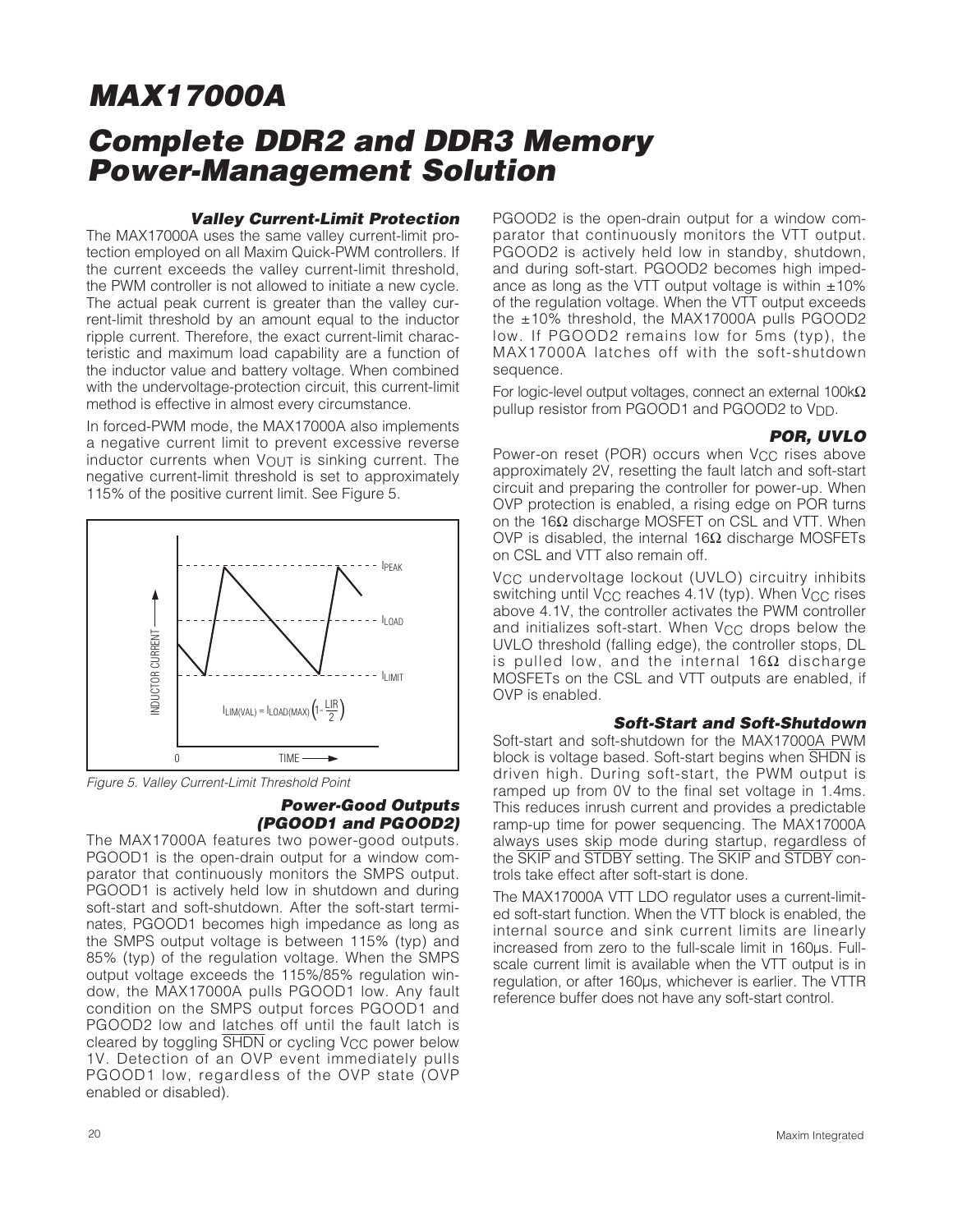### **Complete DDR2 and DDR3 Memory Power-Management Solution**

| <b>SHDN</b>                      |             |               |             |
|----------------------------------|-------------|---------------|-------------|
| <b>STDBY</b>                     |             |               |             |
| $\ensuremath{\mathsf{INT\_REF}}$ |             |               |             |
| REFOK                            |             |               |             |
| SMPS_RUNOK                       |             |               |             |
| 1.4 <sub>ms</sub>                |             | $-$ 2.8ms $-$ |             |
| SMPS OUTPUT                      |             |               | 25mV<br>$-$ |
| VTT OUTPUT                       |             |               |             |
| VTTR OUTPUT                      |             |               |             |
| VTT CURRENT LIMIT                |             |               |             |
| $160\mu s$<br><b>PG00D1</b>      |             |               |             |
| PG00D2                           |             |               |             |
| DL                               | <b>SKIP</b> | FPWM          |             |
| VTT 16 $\Omega$ FET              |             |               |             |
| CSL 16 $\Omega$ FET              |             |               |             |

Figure 6. MAX17000A Startup/Shutdown Timing with OVP Enabled

Soft-shutdown begins after SHDN goes low, an output undervoltage fault occurs, or a thermal fault occurs. A fault on the SMPS (UV fault for more than 200μs (typ)), or fault on the VTT output that persists for more than 5ms (typ), triggers shutdown of the whole IC. During soft-shutdown, the output is ramped down to 0V in 2.8ms, reducing negative inductor currents that can cause negative voltages on the output. At the end of soft-shutdown, DL is driven low.

When OVP is enabled (OVP = V<sub>CC</sub>), the internal 16 $\Omega$ discharging MOSFETs on CSL and VTT are enabled until startup is triggered again by a rising edge of  $\overline{\text{SHDN}}$ . When OVP is disabled (OVP = AGND), the CSL and VTT internal 16Ω discharging MOSFETs are not enabled in shutdown.

#### **Output Fault Protection**

The MAX17000A provides overvoltage/undervoltage fault protections for the PWM output. Drive OVP to enable and disable fault protection as shown in Table 4.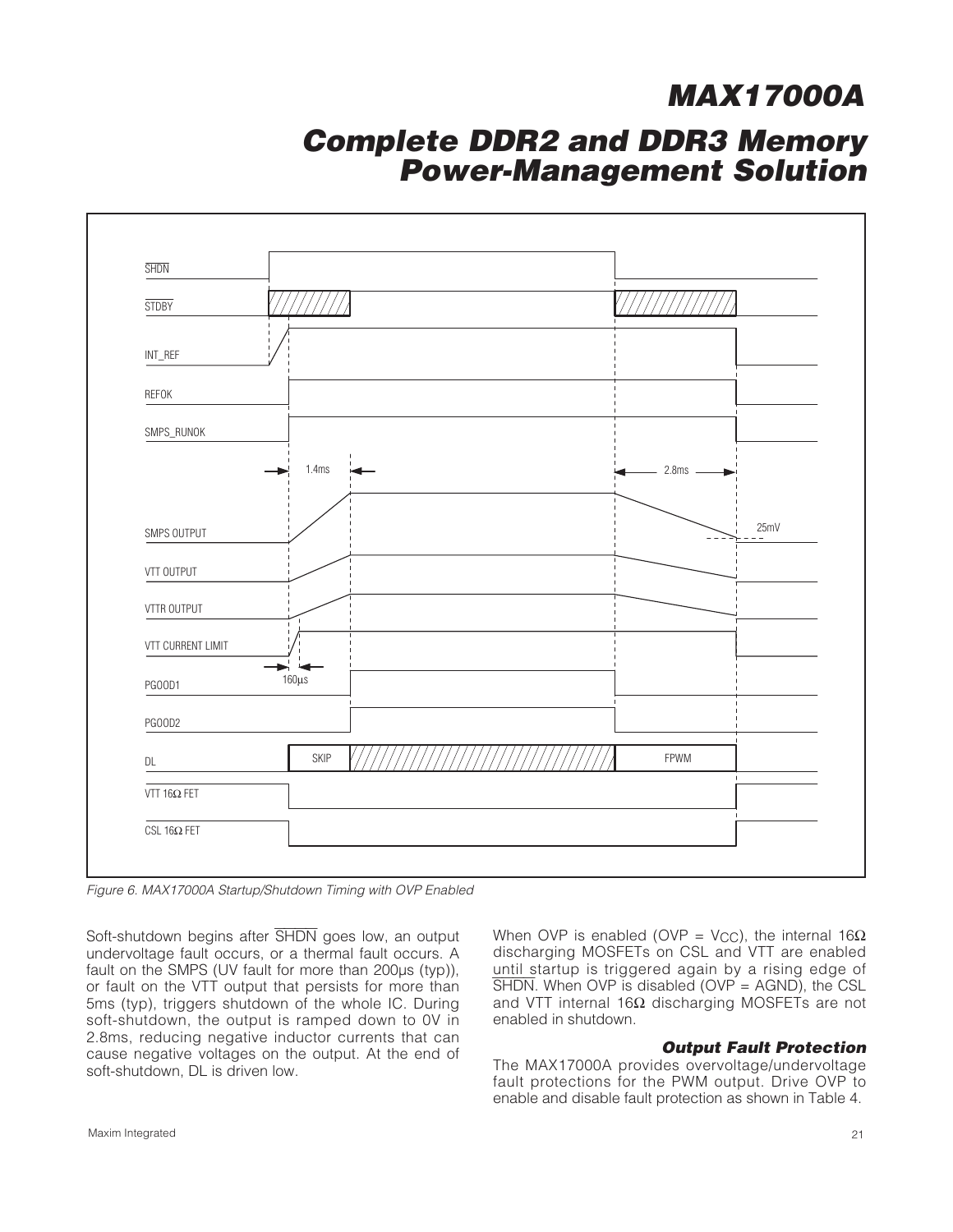## **Complete DDR2 and DDR3 Memory Power-Management Solution**

### **Table 4. Fault Protection and Shutdown Setting Truth Table**

| <b>OVP</b>                                                 | <b>MODE</b>                                         | <b>REACTION/DRIVER STATE</b>                                                                                                                                                                                                                                                                                          | <b>COMMENT</b>                                                                  |
|------------------------------------------------------------|-----------------------------------------------------|-----------------------------------------------------------------------------------------------------------------------------------------------------------------------------------------------------------------------------------------------------------------------------------------------------------------------|---------------------------------------------------------------------------------|
|                                                            | Shutdown<br>$(\overline{\text{SHDN}} = \text{low})$ | DL immediately pulled low.<br>VTTR tracks the SMPS output during soft-shutdown. CSL and VTT<br>are high impedance at the end of soft-shutdown (16 $\Omega$ discharge<br>MOSFETs disabled).                                                                                                                            | Outputs high-<br>impedance in<br>shutdown.                                      |
|                                                            | <b>SMPS UVP</b>                                     | DL immediately pulled low.<br>VTTR tracks the SMPS output during soft-shutdown. CSL and VTT<br>are high impedance at the end of soft-shutdown (16 $\Omega$ discharge<br>MOSFETs disabled).                                                                                                                            | SMPS latched fault<br>condition.                                                |
| <b>OVP Disabled</b><br>Discharge Disabled<br>$(OVP = Low)$ | <b>SMPS OVP</b><br>(disabled)                       | Controller remains active (normal operation).<br>Note: An OVP detection still pulls PGOOD1 low.                                                                                                                                                                                                                       | Only PGOOD1 pulled<br>low; fault not latched.                                   |
|                                                            | $VTT < -90\%$ or<br>$VTT > +110%$                   | PGOOD2 immediately pulled low.<br>Soft-shutdown initiated if fault persists for more than 5ms (typ). DH<br>not used in soft-shutdown. DL low after soft-shutdown completed.<br>VTTR tracks the SMPS output soft-shutdown.                                                                                             | VTT latched fault<br>condition if fault<br>persists for more<br>than 5ms (typ). |
|                                                            | <b>V<sub>CC</sub> UVLO</b><br>falling edge          | DL and DH immediately pulled low.<br>PGOOD1 and PGOOD2 immediately forced low. VTT and VTTR<br>blocks immediately disabled (high impedance, no $16\Omega$ discharge<br>on outputs).                                                                                                                                   |                                                                                 |
|                                                            | Shutdown<br>$(\overline{\text{SHDN}} = \text{low})$ | Soft-shutdown initiated.<br>DL high after soft-shutdown completed.<br>VTTR tracks the SMPS output during soft-shutdown. Internal 16 $\Omega$<br>discharge MOSFETs on CSL and VTT enabled after soft-shutdown.                                                                                                         | 16 $\Omega$ discharge<br>MOSFETs on CSL<br>and VTT enabled in<br>shutdown.      |
| <b>OVP</b> Enabled                                         | <b>SMPS UVP</b>                                     | Soft-shutdown initiated. DH not used in soft-shutdown. DL low<br>after soft-shutdown completed.<br>VTTR tracks the SMPS output during soft-shutdown. Internal 16 $\Omega$<br>discharge MOSFETs on CSL and VTT enabled after soft-shutdown.                                                                            | SMPS latched fault<br>condition.                                                |
| Discharge Enabled<br>$(OVP = High)$                        | <b>SMPS OVP</b><br>(enabled)                        | DL immediately latched high, DH forced low.<br>PGOOD1 and PGOOD2 immediately forced low.<br>VTT and VTTR blocks immediately shut down. Internal $16\Omega$<br>discharge MOSFETs on CSL and VTT enabled.                                                                                                               | SMPS latched fault<br>condition.                                                |
|                                                            | $VTT < 90\%$ or<br>VTT > 110%                       | PGOOD2 immediately pulled low.<br>Soft-shutdown initiated if fault persists for more than 5ms (typ). DH<br>not used in soft-shutdown. DL low after soft-shutdown completed.<br>VTTR tracks the SMPS output during soft-shutdown. Internal $16\Omega$<br>discharge MOSFETs on CSL and VTT enabled after soft-shutdown. | VTT latched fault<br>condition if fault<br>persists for more<br>than 5ms (typ). |
| <b>OVP</b> Enabled<br>Discharge Enabled<br>$(OVP = High)$  | <b>V<sub>CC</sub> UVLO</b><br>falling edge          | DL and DH immediately pulled low.<br>PGOOD1 and PGOOD2 immediately forced low.<br>VTT and VTTR blocks immediately disabled.<br>Internal 16Ω discharge MOSFETs on CSL and VTT enabled<br>immediately.                                                                                                                  |                                                                                 |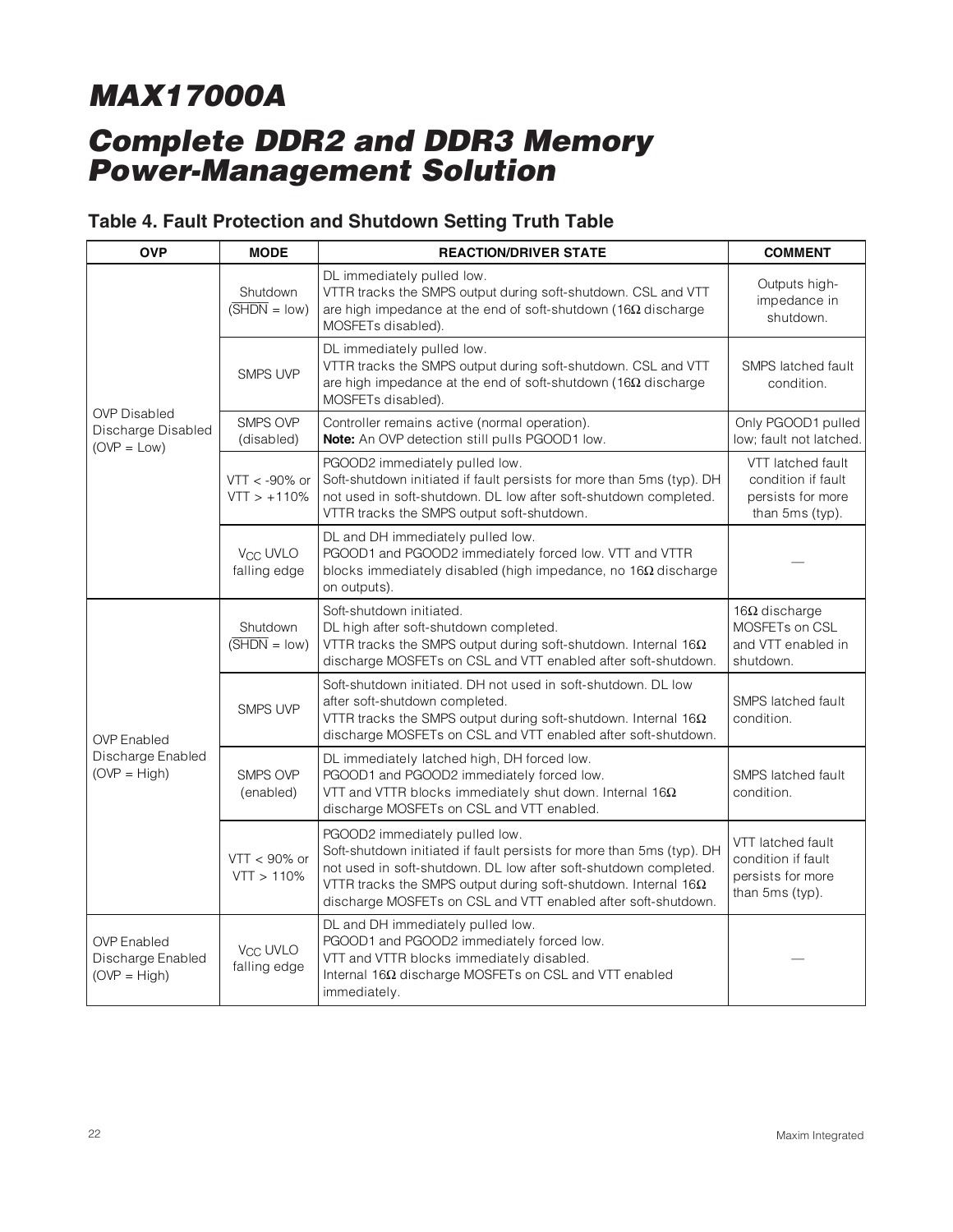### **Complete DDR2 and DDR3 Memory Power-Management Solution**

### **Table 4. Fault Protection and Shutdown Setting Truth Table (continued)**

| <b>OVP</b>                                  | <b>MODE</b>             | <b>REACTION/DRIVER STATE</b>                                                                                                                                                                         | <b>COMMENT</b>          |
|---------------------------------------------|-------------------------|------------------------------------------------------------------------------------------------------------------------------------------------------------------------------------------------------|-------------------------|
|                                             | Thermal fault           | DL and DH immediately pulled low.<br>PGOOD1 and PGOOD2 immediately forced low.<br>VTT and VTTR blocks immediately disabled (high impedance, no<br>16Ω discharge on outputs).                         | Active-fault condition. |
| General Shutdown<br>and Fault<br>Conditions | Vcc UVLO<br>rising edge | Activate INT_REF once $V_{CC}$ rises above UVLO, and $\overline{SHDN}$ = high.<br>Once REFOK is valid (high), initiate the soft-start sequence.<br>DL remains low until switching/soft-start begins. |                         |
|                                             | Vcc POR<br>rising edge  | DL forced low.                                                                                                                                                                                       |                         |
|                                             | Voc POR<br>falling edge | $DL = Don't care.$ V <sub>CC</sub> less than 2VT is not sufficient to turn on the<br>MOSFET <sub>s</sub> .                                                                                           |                         |

#### **SMPS Overvoltage Protection (OVP)**

If the output voltage of the SMPS rises 115% above its nominal regulation voltage while OVP is enabled (OVP = V<sub>CC</sub>), the controller sets its overvoltage fault latch, pulls PGOOD1 and PGOOD2 low, and forces DL high. The VTT and VTTR block shut down immediately, and the internal 16Ω discharge MOSFETs on CSL and VTT are turned on. If the condition that caused the overvoltage persists (such as a shorted high-side MOSFET), the battery fuse blows. Cycle V<sub>CC</sub> below 1V or toggle SHDN to clear the overvoltage fault latch and restart the controller.

OVP is disabled when OVP is connected to AGND (Table 4). PGOOD1 upper threshold remains active at 115% of nominal regulation voltage even when OVP is disabled and the 16Ω discharge MOSFETs on CSL and VTT are not enabled in shutdown.

#### **SMPS Undervoltage Protection (UVP)**

If the output voltage of the SMPS falls below 85% of its regulation voltage for more than 200μs (typ), the controller sets its undervoltage fault latch, pulls PGOOD1 and PGOOD2 low, and begins soft-shutdown pulsing DL. DH remains off during the soft-shutdown sequence initiated by an undervoltage fault. After soft-shutdown has completed, the MAX17000A forces DL and DH low, and enables the internal 16 $\Omega$  discharge MOSFETs on CSL and VTT. Cycle  $V_{CC}$  below 1V or toggle  $\overline{SHDN}$  to clear the undervoltage fault latch and restart the controller.

#### **VTT Overvoltage and Undervoltage Protection**

If the output voltage of the VTT regulator exceeds ±10% of its regulation voltage for more than 5ms (typ), the controller sets its fault latch, pulls PGOOD1 and PGOOD2 low, and begins soft-shutdown pulsing DL. DH remains off during the soft-shutdown sequence initiated by an undervoltage fault. After soft-shutdown has completed, the MAX17000A forces DL and DH low, and enables the internal 16Ω discharge MOSFETs on CSL and VTT. Cycle V<sub>CC</sub> below 1V or toggle SHDN to clear the undervoltage fault latch and restart the controller.

#### **Thermal-Fault Protection**

The MAX17000A features a thermal-fault protection circuit. When the junction temperature rises above +160°C, a thermal sensor activates the fault latch, pulls PGOOD1 and PGOOD2 low, and shuts down using the shutdown sequence. Toggle SHDN or cycle V<sub>CC</sub> power below V<sub>CC</sub> POR to reactivate the controller after the junction temperature cools by 15°C.

### **Design Procedure**

Firmly establish the input voltage range and maximum load current before choosing a switching frequency and inductor operating point (ripple-current ratio). The primary design trade-off lies in choosing a good switching frequency and inductor operating point, and the following four factors dictate the rest of the design:

- **Input Voltage Range:** The maximum value (VIN(MAX)) must accommodate the worst-case input supply voltage allowed by the notebook's AC adapter voltage. The minimum value (VIN(MIN)) must account for the lowest input voltage after drops due to connectors, fuses, and battery selector switches. If there is a choice at all, lower input voltages result in better efficiency.
- **Maximum Load Current:** There are two values to consider. The peak load current (ILOAD(MAX)) determines the instantaneous component stresses and filtering requirements, and thus drives output capacitor selection, inductor saturation rating, and the design of the current-limit circuit. The continuous load current (ILOAD) determines the thermal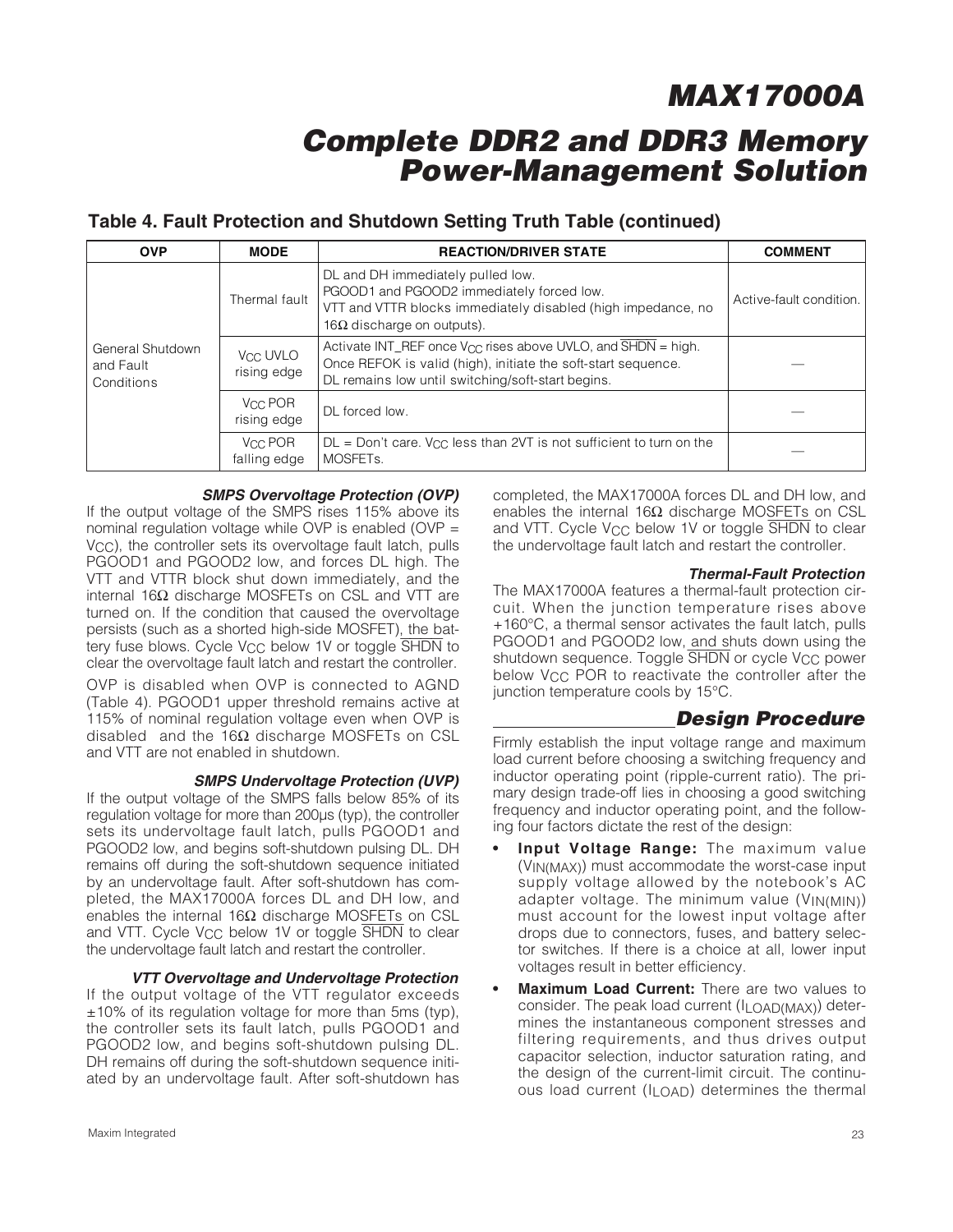stresses and thus drives the selection of input capacitors, MOSFETs, and other critical heat-contributing components. Most notebook loads generally exhibit  $I_{LOAD} = I_{LOAD(MAX)} \times 80\%$ .

- **Switching Frequency:** This choice determines the basic trade-off between size and efficiency. The optimal frequency is largely a function of maximum input voltage, due to MOSFET switching losses that are proportional to frequency and  $V_{1N}^2$ . The optimum frequency is also a moving target, due to rapid improvements in MOSFET technology that are making higher frequencies more practical.
- **Inductor Operating Point:** This choice provides trade-offs between size vs. efficiency and transient response vs. output noise. Low inductor values provide better transient response and smaller physical size, but also result in lower efficiency and higher output noise due to increased ripple current. The minimum practical inductor value is one that causes the circuit to operate at the edge of critical conduction (where the inductor current just touches zero with every cycle at maximum load). Inductor values lower than this grant no further size-reduction benefit. The optimum operating point is usually found between 20% and 50% ripple current.

#### **Inductor Selection**

The switching frequency and operating point (% ripple current or LIR) determine the inductor value as follows:

$$
L = \left(\frac{V_{IN} \cdot V_{OUT}}{f_{SW} \times I_{LOAD(MAX)} \times LIR}\right) \times \left(\frac{V_{OUT}}{V_{IN}}\right)
$$

Find a low-loss inductor having the lowest possible DC resistance that fits in the allotted dimensions. Ferrite cores are often the best choice, although powdered iron is inexpensive and can work well at 200kHz. The core must be large enough not to saturate at the peak inductor current (IPEAK):

$$
I_{PEAK} = I_{LOAD(MAX)} \times \left(1 + \frac{LIR}{2}\right)
$$

#### **Setting the Valley Current Limit**

The minimum current-limit threshold must be high enough to support the maximum load current when the current limit is at the minimum tolerance value. The valley of the inductor current occurs at  $I_{\text{LOAD}(\text{MAX})}$  minus half the ripple current; therefore:

$$
I_{LIMIT(LOW)} > I_{LOAD(MAX)} \times \left(1 - \frac{LIR}{2}\right)
$$

where  $\ln \frac{M}{L}$  ow equals the minimum current-limit threshold voltage divided by the output sense element (inductor DCR or sense resistor).

The valley current limit is fixed at 17mV (min) across the CSH to CSL differential input.

Special attention must be made to the tolerance and thermal variation of the on-resistance in the case of DCR sensing. Use the worst-case maximum value for  $R_{DCR}$ from the inductor data sheet, and add some margin for the rise in RDCR with temperature. A good general rule is to allow 0.5% additional resistance for each degree Celsius of temperature rise, which must be included in the design margin unless the design includes an NTC thermistor in the DCR network to thermally compensate the current-limit threshold.

The current-sense method (Figure 7) and magnitude determine the achievable current-limit accuracy and power loss. The sense resistor can be determined by:

 $R$ SENSE =  $V$ LIMIT/ILIMIT



Figure 7a. Current-Sense Configurations (Sheet 1 of 2)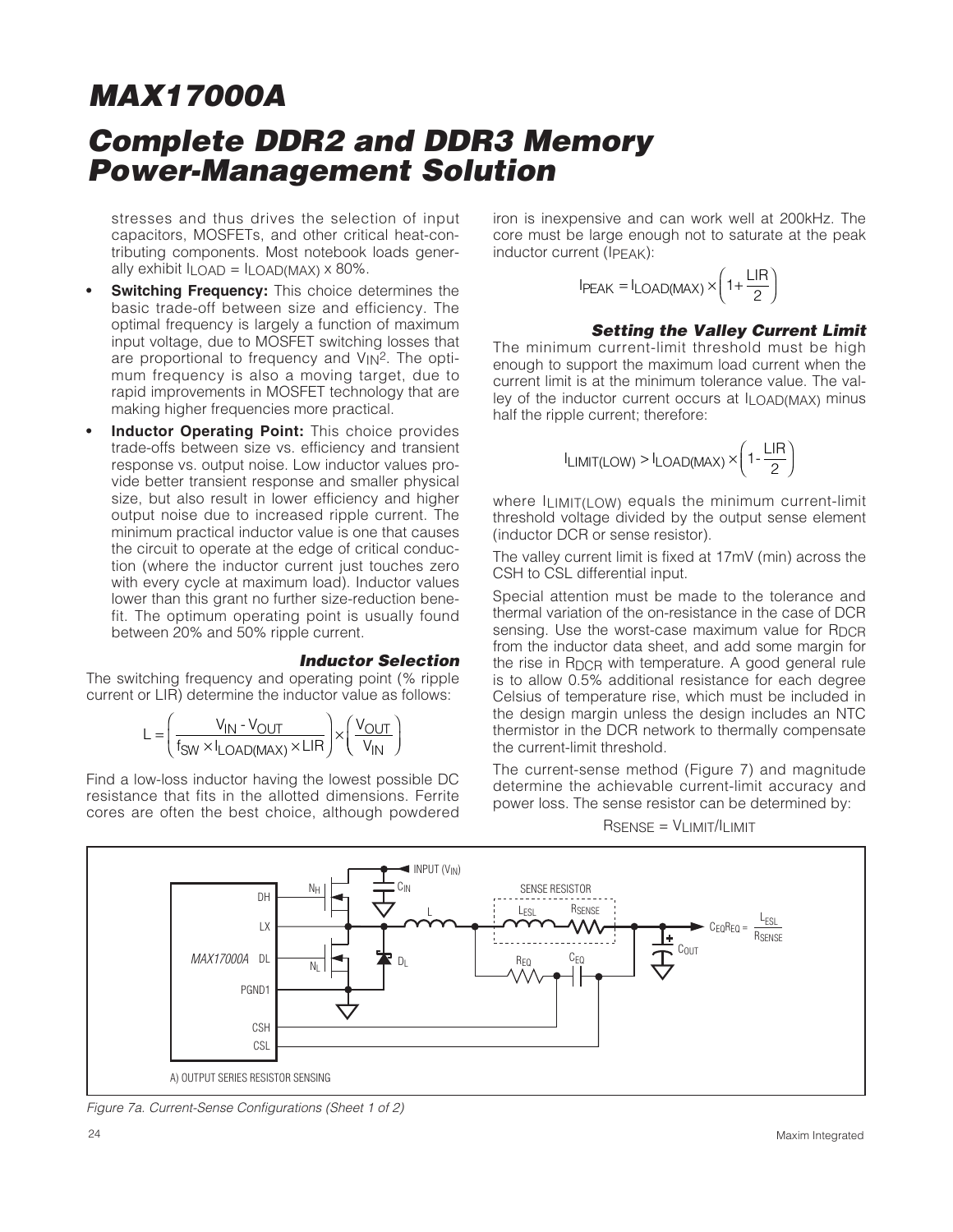### **Complete DDR2 and DDR3 Memory Power-Management Solution**



Figure 7b. Current-Sense Configurations (Sheet 2 of 2)

For the best current-sense accuracy and overcurrent protection, use a 1% tolerance current-sense resistor between the inductor and output as shown in Figure 7a. This configuration constantly monitors the inductor current, allowing accurate current-limit protection. However, the parasitic inductance of the current-sense resistor can cause current-limit inaccuracies, especially when using low-value inductors and current-sense resistors. This parasitic inductance (LESL) can be cancelled by adding an RC circuit across the sense resistor with an equivalent time constant:

$$
C_{EQ} \times R_{EQ} = \frac{L_{ESL}}{R_{SENSE}}
$$

Alternatively, low-cost applications that do not require highly accurate current-limit protection could reduce the overall power dissipation by connecting a series RC circuit across the inductor (Figure 7b) with an equivalent time constant:

$$
R_{CS} = \frac{R2}{R1 + R2} \times R_{DCR}
$$

and:

$$
R_{DCR} = \frac{L}{C_{EQ}} \times \left[ \frac{1}{R1} + \frac{1}{R2} \right]
$$
  
In low-power applications, the output can

where R<sub>CS</sub> is the required current-sense resistance, and R<sub>DCR</sub> is the inductor's series DC resistance. Use the worst-case inductance and R<sub>DCR</sub> values provided by the inductor manufacturer, adding some margin for the inductance drop over temperature and load.

#### **MOSFET Gate Drivers (DH, DL)**

The DH and DL drivers are optimized for driving moderate-sized high-side, and larger low-side power MOSFETs. This is consistent with the low duty factor seen in notebook applications, where a large  $V_{IN}$  -  $V_{OUT}$  differential exists. The high-side gate driver (DH) sources and sinks 1.2A, and the low-side gate driver (DL) sources 1.0A and sinks 2.4A. This ensures robust gate drive for high-current applications. The DH floating high-side MOSFET driver is powered by an internal boost switch charge pump at BST, while the DL synchronous-rectifier driver is powered directly by the 5V bias supply (V<sub>DD</sub>).

#### **PWM Output Capacitor Selection**

The output filter capacitor must have low enough effective series resistance (ESR) to meet output ripple and load-transient requirements, yet have high enough ESR to satisfy stability requirements.

In core and chipset converters and other applications where the output is subject to large-load transients, the output capacitor's size typically depends on how much ESR is needed to prevent the output from dipping too low under a load transient. Ignoring the sag due to finite capacitance:

$$
(R_{ESR} + R_{PCB}) \leq \frac{V_{STEP}}{\Delta I_{LOAD(MAX)}}
$$

In low-power applications, the output capacitor's size often depends on how much ESR is needed to maintain an acceptable level of output ripple voltage. The output ripple voltage of a step-down controller equals the total inductor ripple current multiplied by the output capacitor's ESR.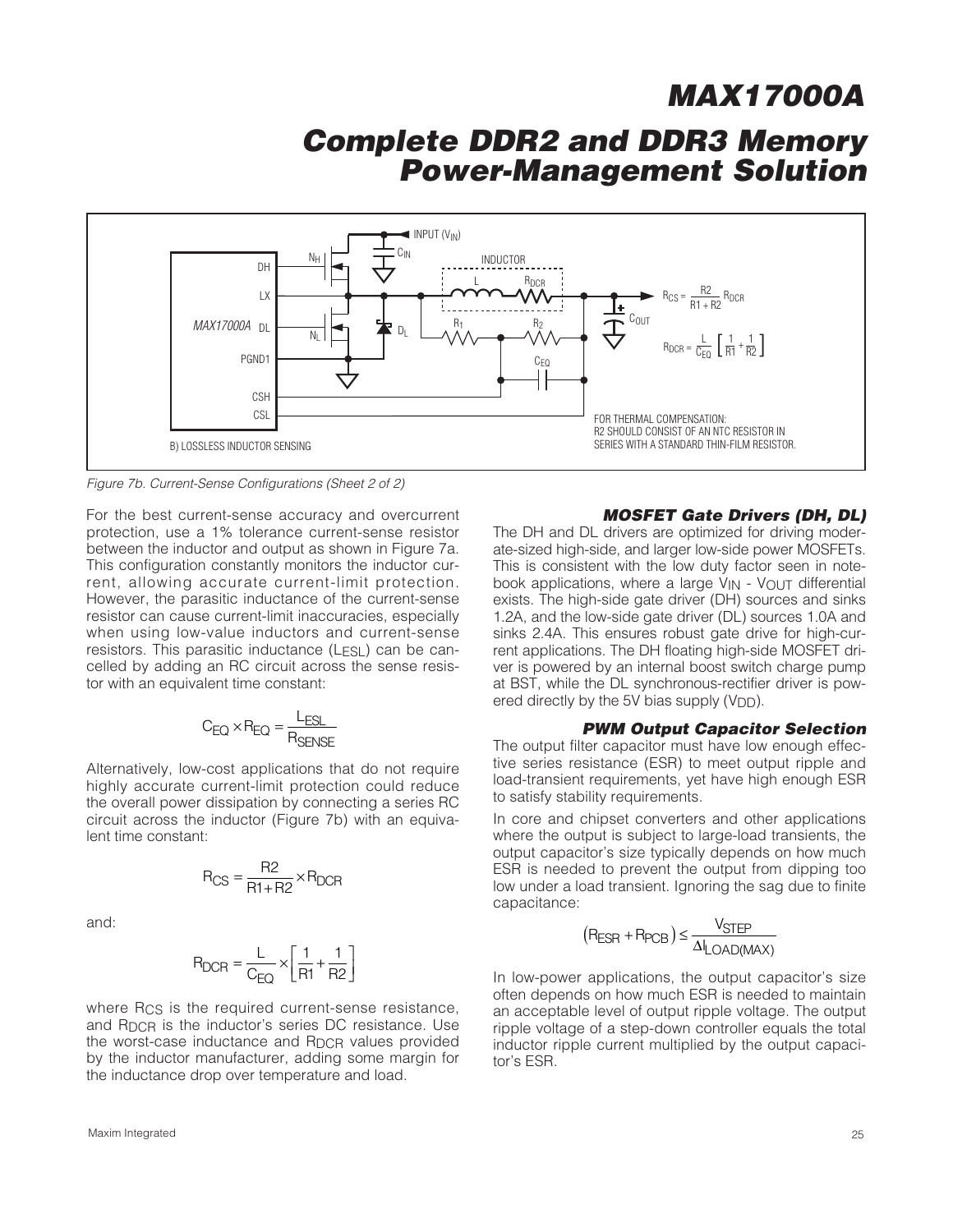The maximum ESR to meet ripple requirements is:

$$
R_{ESR} \leq \left[ \frac{V_{IN} \times f_{SW} \times L}{(V_{IN} - V_{OUT}) \times V_{OUT}} \right] \times V_{RIPPLE}
$$

where fsw is the switching frequency.

With most chemistries (polymer, tantalum, aluminum, electrolytic), the actual capacitance value required relates to the physical size needed to achieve low ESR and the chemistry limits of the selected capacitor technology. Ceramic capacitors provide low ESR, but the capacitance and voltage rating (after derating) are determined by the capacity needed to prevent VSAG and V<sub>SOAR</sub> from causing problems during load transients. Generally, once enough capacitance is added to meet the overshoot requirement, undershoot at the rising load edge is no longer a problem. Thus, the output capacitor selection requires carefully balancing capacitor chemistry limitations (capacitance vs. ESR vs. voltage rating) and cost.

#### **PWM Output Capacitor Stability Considerations**

For Quick-PWM controllers, stability is determined by the in-phase feedback ripple relative to the switching frequency, which is typically dominated by the output ESR. The boundary of instability is given by the following equation:

$$
\frac{f_{SW}}{\pi} \ge \frac{1}{2\pi \times R_{EFF} \times C_{OUT}}
$$
  
R\_{EFF} = R\_{ESR} + A\_{CS} \times R\_{SENSE}

where C<sub>OUT</sub> is the total output capacitance, R<sub>ESR</sub> is the total equivalent series resistance of the output capacitors, RSENSE is the effective current-sense resistance (see Figure 7), and ACS is the current-sense gain of 2.

For a standard 300kHz application, the effective zero frequency must be well below 95kHz, preferably below 50kHz. With these frequency requirements, standard tantalum and polymer capacitors already commonly used have typical ESR zero frequencies below 50kHz, allowing the stability requirements to be achieved without any additional current-sense compensation. In the standard application circuit (Figure 1), the ESR needed to support a 15mV<sub>P-P</sub> ripple is 15mV/(10A  $\times$  0.3) = 5mΩ. Two 330μF, 9mΩ polymer capacitors in parallel provide 4.5m $\Omega$  (max) ESR and  $1/(2π \times 330μ$ F x 9m $\Omega$ ) = 53kHz ESR zero frequency.

Ceramic capacitors have a high-ESR zero frequency, but applications with sufficient current-sense compensation can still take advantage of the small size, low ESR, and high reliability of the ceramic chemistry. By the inductor current DCR sensing, applications with ceramic output capacitors can be compensated using either a DC-compensation or AC-compensation method. The DC-coupling requires fewer external compensation capacitors, but this also creates an output load line that depends on the inductor's DCR (parasitic resistance). Alternatively, the current-sense information can be AC-coupled, allowing stability to be dependent only on the inductance value and compensation components and eliminating the DC load line.

When only using ceramic output capacitors, output overshoot (V<sub>SOAR</sub>) typically determines the minimum output capacitance requirement. Their relatively low capacitance value can allow significant output overshoot when stepping from full-load to no-load conditions, unless a small inductor value and high switching frequency are used to minimize the energy transferred from inductor to capacitor during load-step recovery.

Unstable operation manifests itself in two related, but distinctly different ways: double pulsing and feedback loop instability. Double pulsing occurs due to noise on the output or because the ESR is so low that there is not enough voltage ramp in the output voltage signal. This "fools" the error comparator into triggering a new cycle immediately after the minimum off-time period has expired. Double pulsing is more annoying than harmful, resulting in nothing worse than increased output ripple. However, it can indicate the possible presence of loop instability due to insufficient ESR. Loop instability can result in oscillations at the output after line or load steps. Such perturbations are usually damped, but can cause the output voltage to rise above or fall below the tolerance limits.

The easiest method for checking stability is to apply a very fast zero-to-max load transient and carefully observe the output voltage ripple envelope for overshoot and ringing. It can help to simultaneously monitor the inductor current with an AC current probe. Do not allow more than one cycle of ringing after the initial step-response undervoltage/overshoot.

#### **Input Capacitor Selection**

The input capacitor must meet the ripple current requirement (IRMS) imposed by the switching currents. The IRMS requirements can be determined by the following equation:

$$
I_{RMS} = \left(\frac{I_{LOAD}}{V_{IN}}\right)\sqrt{V_{OUT} \times (V_{IN} - V_{OUT})}
$$

The worst-case RMS current requirement occurs when operating with  $V_{IN} = 2V_{OUT}$ . At this point, the above equation simplifies to:

$$
I_{RMS} = 0.5 \times I_{LOAD}
$$

26 Maxim Integrated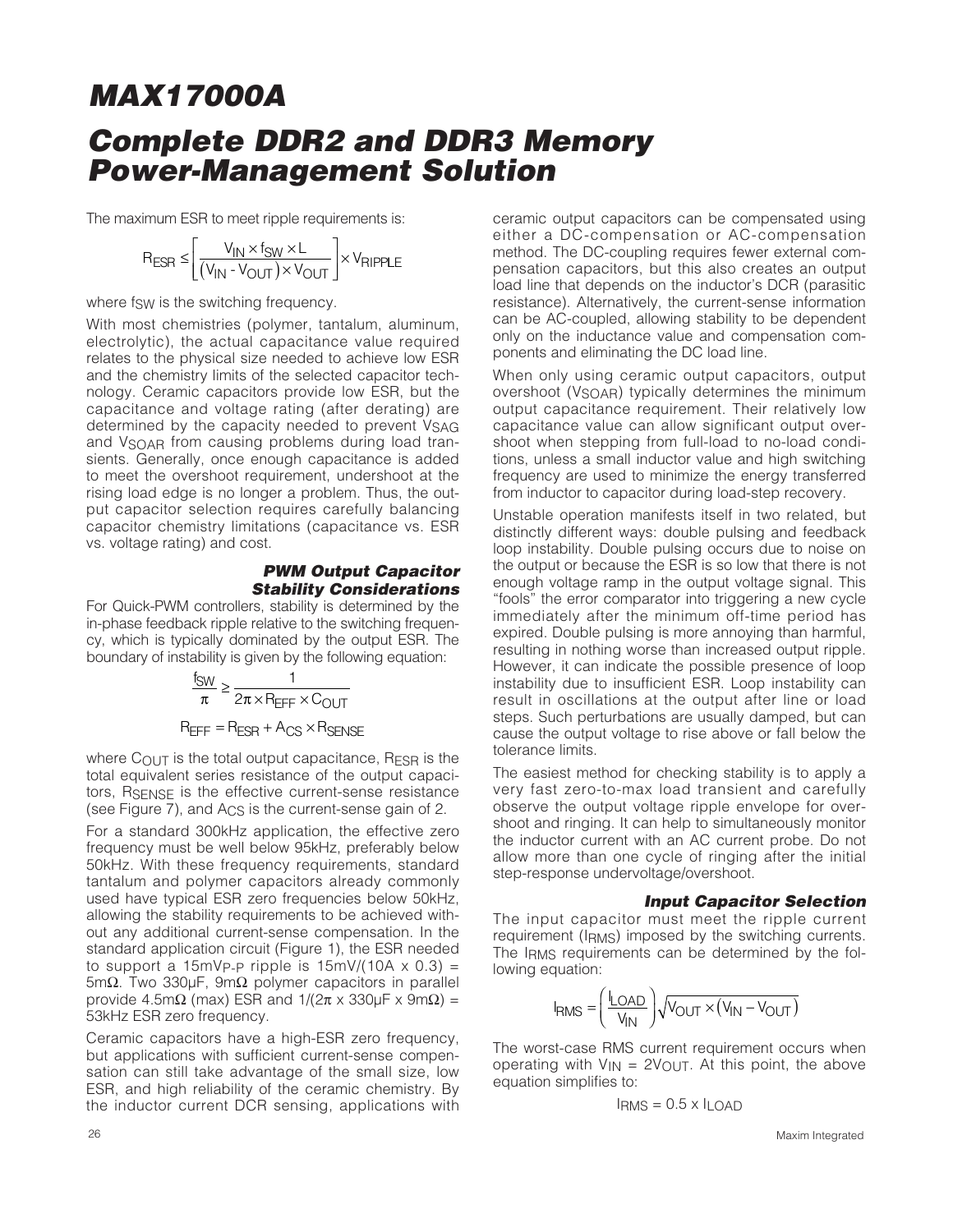For most applications, nontantalum chemistries (ceramic, aluminum, or OS-CON) are preferred due to their resistance to inrush surge currents typical of systems with a mechanical switch or connector in series with the input. If the Quick-PWM controller is operated as the second stage of a two-stage power-conversion system, tantalum input capacitors are acceptable. In either configuration, choose an input capacitor that exhibits less than +10°C temperature rise at the RMS input current for optimal circuit longevity.

#### **MOSFET Selection**

Most of the following MOSFET guidelines focus on the challenge of obtaining high load-current capability when using high-voltage (> 20V) AC adapters. Lowcurrent applications usually require less attention.

The high-side MOSFET  $(N_H)$  must be able to dissipate the resistive losses plus the switching losses at both VIN(MIN) and VIN(MAX). Calculate both these sums. Ideally, the losses at VIN(MIN) should be roughly equal to losses at VIN(MAX), with lower losses in between. If the losses at VIN(MIN) are significantly higher than the losses at VIN(MAX), consider increasing the size of NH (reducing RDS(ON) but with higher CGATE). Conversely, if the losses at VIN(MAX) are significantly higher than the losses at VIN(MIN), consider reducing the size of NH (increasing RDS(ON) to lower CGATE). If V<sub>IN</sub> does not vary over a wide range, the minimum power dissipation occurs where the resistive losses equal the switching losses.

Choose a low-side MOSFET that has the lowest possible on-resistance (RDS(ON)), comes in a moderate-sized package (i.e., one or two 8-pin SOs, DPAK, or D2PAK), and is reasonably priced. Make sure that the DL gate driver can supply sufficient current to support the gate charge and the current injected into the parasitic gateto-drain capacitor caused by the high-side MOSFET turning on; otherwise, cross-conduction problems can occur (see the MOSFET Gate Drivers (DH, DL) section).

#### **MOSFET Power Dissipation**

Worst-case conduction losses occur at the duty factor extremes. For the high-side MOSFET  $(N_H)$ , the worstcase power dissipation due to resistance occurs at the minimum input voltage:

$$
\text{PD (NH Resistance)} = \left(\frac{V_{\text{OUT}}}{V_{\text{IN}}}\right) \times \left(I_{\text{LOAD}}\right)^2 \times P_{\text{DS(ON)}}
$$

Generally, a small high-side MOSFET is desired to reduce switching losses at high input voltages. However, the R<sub>DS(ON)</sub> required to stay within package power dissipation often limits how small the MOSFET

Maxim Integrated 27

can be. Again, the optimum occurs when the switching losses equal the conduction (R<sub>DS(ON)</sub>) losses. Highside switching losses do not usually become an issue until the input is greater than approximately 15V.

Calculating the power dissipation in high-side MOSFET (NH) due to switching losses is difficult since it must allow for difficult quantifying factors that influence the turn-on and turn-off times. These factors include the internal gate resistance, gate charge, threshold voltage, source inductance, and PCB layout characteristics. The following switching-loss calculation provides only a very rough estimate and is no substitute for breadboard evaluation, preferably including verification using a thermocouple mounted on NH:

PD (NH Switching) = 
$$
V_{IN(MAX)} \times I_{LOAD} \times f_{SW} \left( \frac{Q_{G(SW)}}{I_{GATE}} \right)
$$
  
+  $\frac{C_{OSS} \times V_{IN}^2 \times f_{SW}}{2}$ 

where  $C<sub>OSS</sub>$  is the N<sub>H</sub> MOSFET's output capacitance,  $QG(SW)$  is the charge needed to turn on the  $N_H$  MOSFET, and IGATE is the peak gate-drive source/sink current (2.2A typ).

Switching losses in the high-side MOSFET can become an insidious heat problem when maximum AC adapter voltages are applied, due to the squared term in the  $C \times V_{\text{IN}}^2 \times f_{\text{SW}}$  switching-loss equation. If the high-side MOSFET chosen for adequate R<sub>DS(ON)</sub> at low battery voltages becomes extraordinarily hot when biased from VIN(MAX), consider choosing another MOSFET with lower parasitic capacitance.

For the low-side MOSFET (NL), the worst-case power dissipation always occurs at maximum input voltage:

$$
PD(NL \text{ Resistance}) = \left[1 - \left(\frac{V_{OUT}}{V_{IN(MAX)}}\right)\right] \times (I_{LOAD})^2 \times R_{DS(ON)}
$$

The worst case for MOSFET power dissipation occurs under heavy overloads that are greater than ILOAD(MAX), but are not quite high enough to exceed the current limit and cause the fault latch to trip. To protect against this possibility, the circuit can be "over designed" to tolerate:

$$
I_{LOAD} = \left(I_{VALLEY(MAX)} + \frac{\Delta I_{INDUCTOR}}{2}\right)
$$

$$
= I_{VALLEY(MAX)} + \left(\frac{I_{LOAD(MAX)} \times LIR}{2}\right)
$$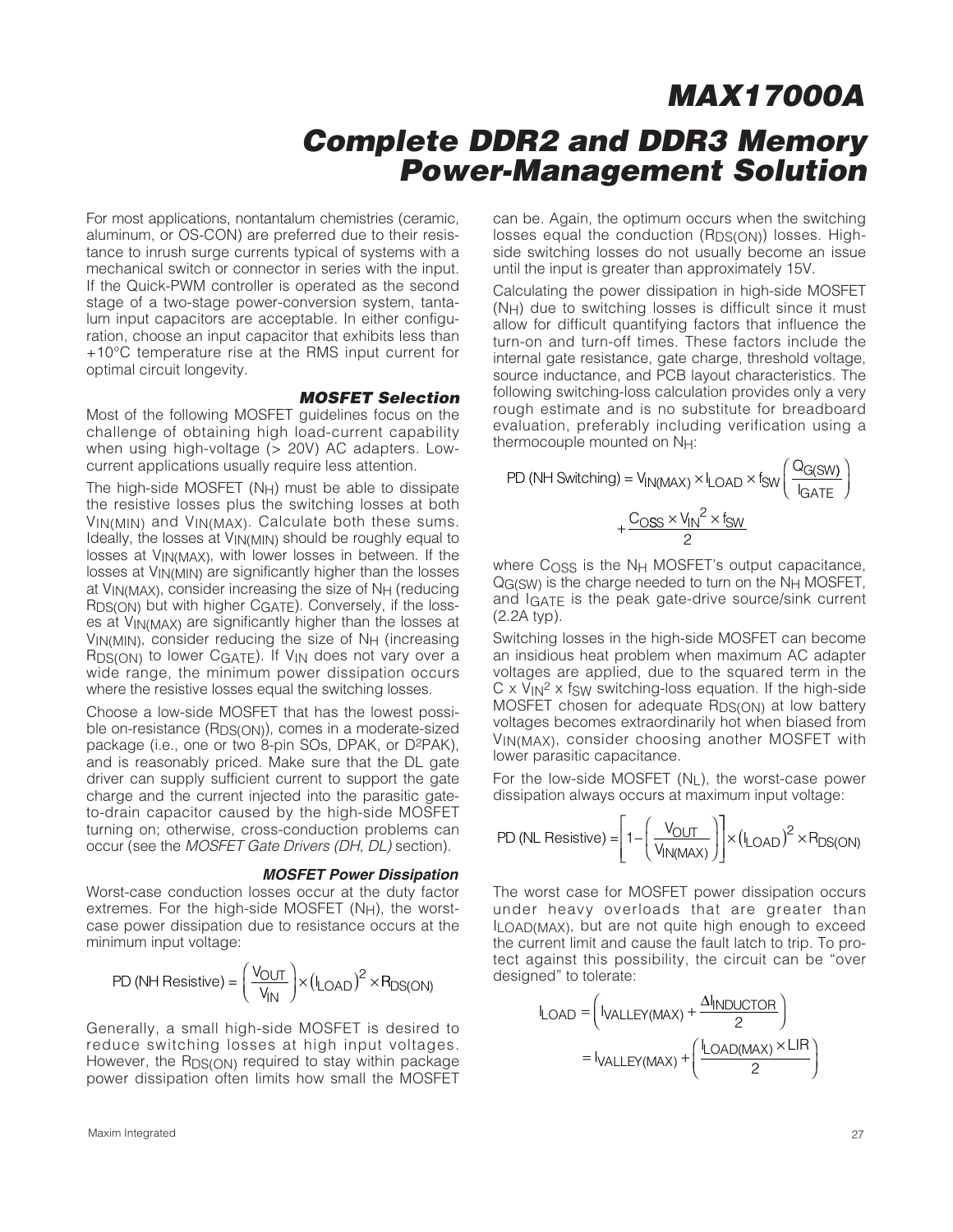where IVALLEY(MAX) is the maximum valley current allowed by the current-limit circuit, including threshold tolerance and on-resistance variation. The MOSFETs must have a good size heatsink to handle the overload power dissipation.

Choose a Schottky diode (DL) with a forward voltage low enough to prevent the low-side MOSFET body diode from turning on during the dead time. Select a diode that can handle the load current during the dead times. This diode is optional and can be removed if efficiency is not critical.

#### **Setting the PWM Output Voltage**

#### **Preset Output Voltages**

The MAX17000A's Dual Mode™ operation allows the selection of common voltages without requiring external components. Connect FB to AGND for a fixed 1.5V output, to V<sub>CC</sub> for a fixed 1.8V output, or connect FB directly to OUT for a fixed 1.0V output.

#### **Adjustable Output Voltage**

The output voltage can be adjusted from 1.0V to 2.7V using a resistive voltage-divider (Figure 8). The MAX17000A regulates FB to a fixed reference voltage (1.0V). The adjusted output voltage is:

$$
V_{\text{OUT}} = V_{\text{FB}} \times \left(1 + \frac{R_{\text{FBA}}}{R_{\text{FBB}}}\right)
$$

where V<sub>FB</sub> is 1.0V.

#### **VTTI Input Capacitor Stability Considerations**

The value of the VTTI bypass capacitor is chosen to limit the amount of ripple/noise at VTTI, and the amount of voltage dip during a load transient. Typically, VTTI is connected to the output of the buck regulator, which already has a large bulk capacitor. Nevertheless, a ceramic capacitor of equivalent value to the VTT output capacitor must be used and must be added and placed as close as possible to the VTTI pin. This value must be increased with larger load current, or if the trace from the VTTI pin to the power source is long and has significant impedance.

#### **Setting VTT Output Voltage**

The VTT output stage is powered from the VTTI input. The output voltage is set by the REFIN input. REFIN sets the feedback regulation voltage (VTTR  $=$  VTTS  $=$ VREFIN) of the MAX17000A. Connect a 0.1V to 2.0V voltage input to set the adjustable output for VTT, VTTS, and VTTR. If REFIN is tied to V<sub>CC</sub>, the internal CSL/2 divider is used to set VTT voltage; hence, VTT tracks the  $V_{CSL}$ voltage and is set to V<sub>CSL</sub>/2. This feature makes the MAX17000A ideal for memory applications in which the termination supply must track the supply voltage.

#### **VTT Output Capacitor Selection**

A minimum value of 9μF is needed to stabilize a 300mA VTT output. This value of capacitance limits the regulator's unity-gain bandwidth frequency to approximately 1.2MHz (typ) to allow adequate phase margin for stability. To keep the capacitor acting as a capacitor within the regulator's bandwidth, it is important that ceramic capacitors with low ESR and ESL be used.



Figure 8. Setting VOUT with a Resistive Voltage-Divider

Dual Mode is a trademark of Maxim Integrated Products, Inc.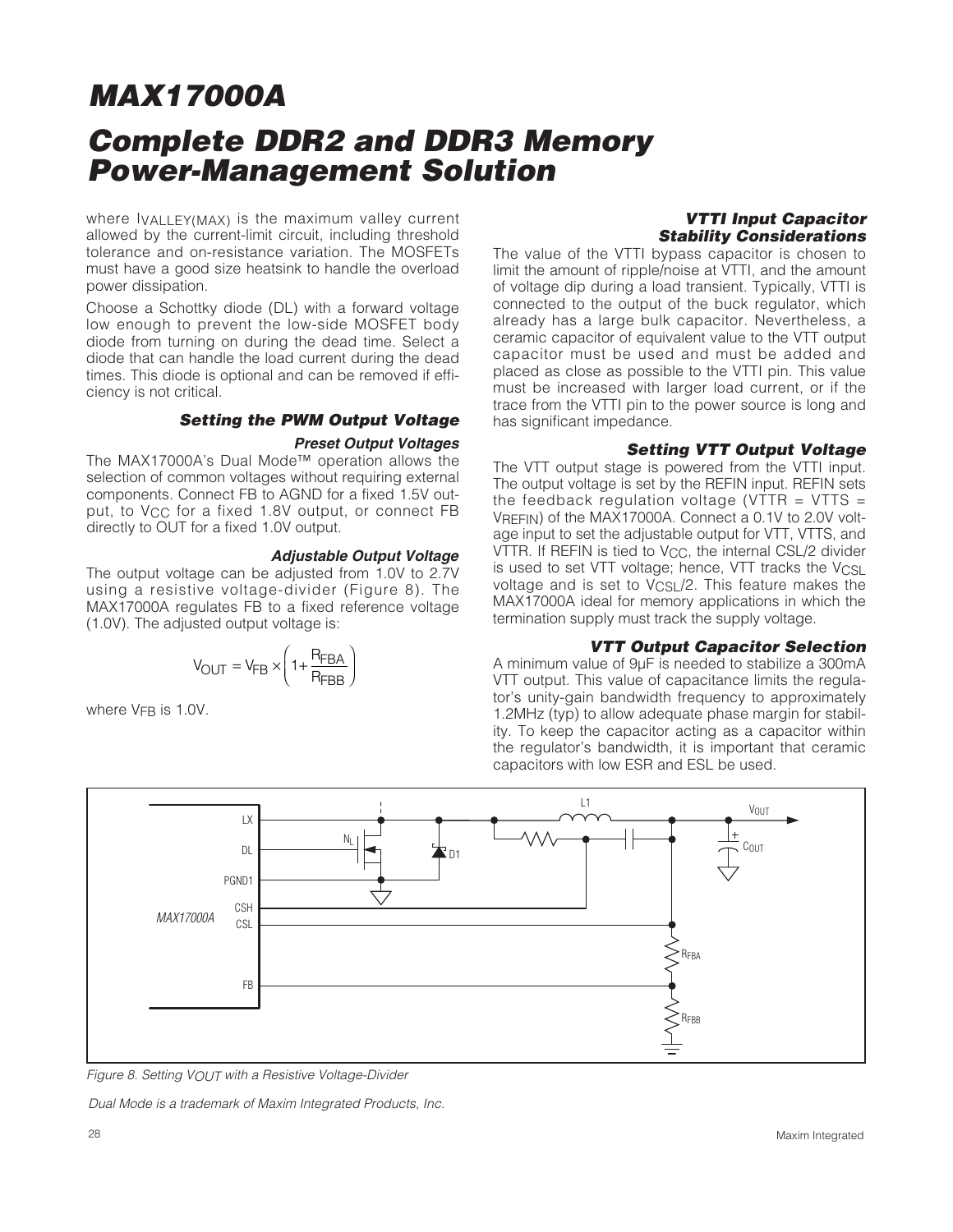Since the gain bandwidth is also determined by the transconductance of the output FETs, which increases with load current, the output capacitor might need to be greater than 20μF if the load current exceeds 1.5A, but can be smaller than 20μF if the maximum load current is less than 1.5A. As a guideline, choose the minimum capacitance and maximum ESR for the output capacitor using the following:

$$
C_{OUT\_MIN} = 20 \mu F \times \sqrt{\frac{I_{LOAD}}{1.5 A}}
$$

COUT MIN needs to be increased by a factor of 2 for low-dropout operation:

$$
R_{ESR\_MAX} = 5m\Omega \times \sqrt{\frac{1.5A}{L_{OAD}}}
$$

RESR MAX value is measured at the unity-gain-bandwidth frequency given by approximately:

$$
f_{GBW} = \frac{36}{C_{OUT}} \times \sqrt{\frac{I_{LOAD}}{1.5A}}
$$

Once these conditions for stability are met, additional capacitors, including those of electrolytic and tantalum types, can be connected in parallel to the ceramic capacitor (if desired) to further suppress noise or voltage ripple at the output.

#### **VTTR Output Capacitor Selection**

The VTTR buffer is a scaled-down version of the VTT regulator, with much smaller output transconductance. Its compensation capacitor can, therefore, be smaller and its ESR larger than what is required for its larger counterpart. For typical applications requiring load current up to  $\pm$ 4mA, a ceramic capacitor with a minimum value of 0.33µF is recommended (RESR <  $0.3\Omega$ ). Connect this capacitor between VTTR and the analog ground plane.

#### **Power Dissipation**

Power loss in the MAX17000A is the sum of the losses of the PWM block, the VTT LDO block, and the VTTR reference buffer:

$$
PD(PWM) = I_{BIAS} \times 5V = 40mA \times 5V = 0.2W
$$

 $PD(VTT) = 2A \times 0.9V = 1.8W$ 

$$
PD(VTTR) = 3mA \times 0.9V = 2.7mW
$$

#### $PD(Total) = 2W$

The 2W total power dissipation is within the 24-pin TQFN multilayer board power dissipation specification of 2.22W. The typical application does not source or sink continuous high currents. VTT current is typically 100mA to 200mA in the steady state. VTTR is down in the microamp range, though the Intel specification requires 3mA for DDR1 and 1mA for DDR2. True worstcase power dissipation occurs on an output short-circuit condition with worst-case current limit. The MAX17000A does not employ any foldback current limiting, and relies on the internal thermal shutdown for protection. Both the VTT and VTTR output stages are powered from the same VTTI input. Their output voltages are referenced to the same REFIN input. The value of the VTTI bypass capacitor is chosen to limit the amount of ripple/noise at VTTI, or the amount of voltage dip during a load transient. Typically, VTTI is connected to the output of the buck regulator, which already has a large bulk capacitor.

#### **Boost Capacitors**

The boost capacitors (CBST) must be selected large enough to handle the gate-charging requirements of the high-side MOSFETs. Typically, 0.1μF ceramic capacitors work well for low-power applications driving medium-sized MOSFETs. However, high-current applications driving large, high-side MOSFETs require boost capacitors larger than 0.1μF. For these applications, select the boost capacitors to avoid discharging the capacitor more than 200mV while charging the highside MOSFETs' gates:

$$
C_{\text{BST}} = \frac{Q_{\text{GATE}}}{200 \text{mV}}
$$

where QGATE is the total gate charge specified in the high-side MOSFET's data sheet. For example, assume the FDS6612A n-channel MOSFET is used on the high side. According to the manufacturer's data sheet, a single FDS6612A has a maximum gate charge of 13nC  $(VGS = 5V)$ . Using the above equation, the required boost capacitance would be:

$$
C_{\text{BST}} = \frac{13nC}{200mV} = 0.065\mu\text{F}
$$

Selecting the closest standard value, this example requires a 0.1μF ceramic capacitor.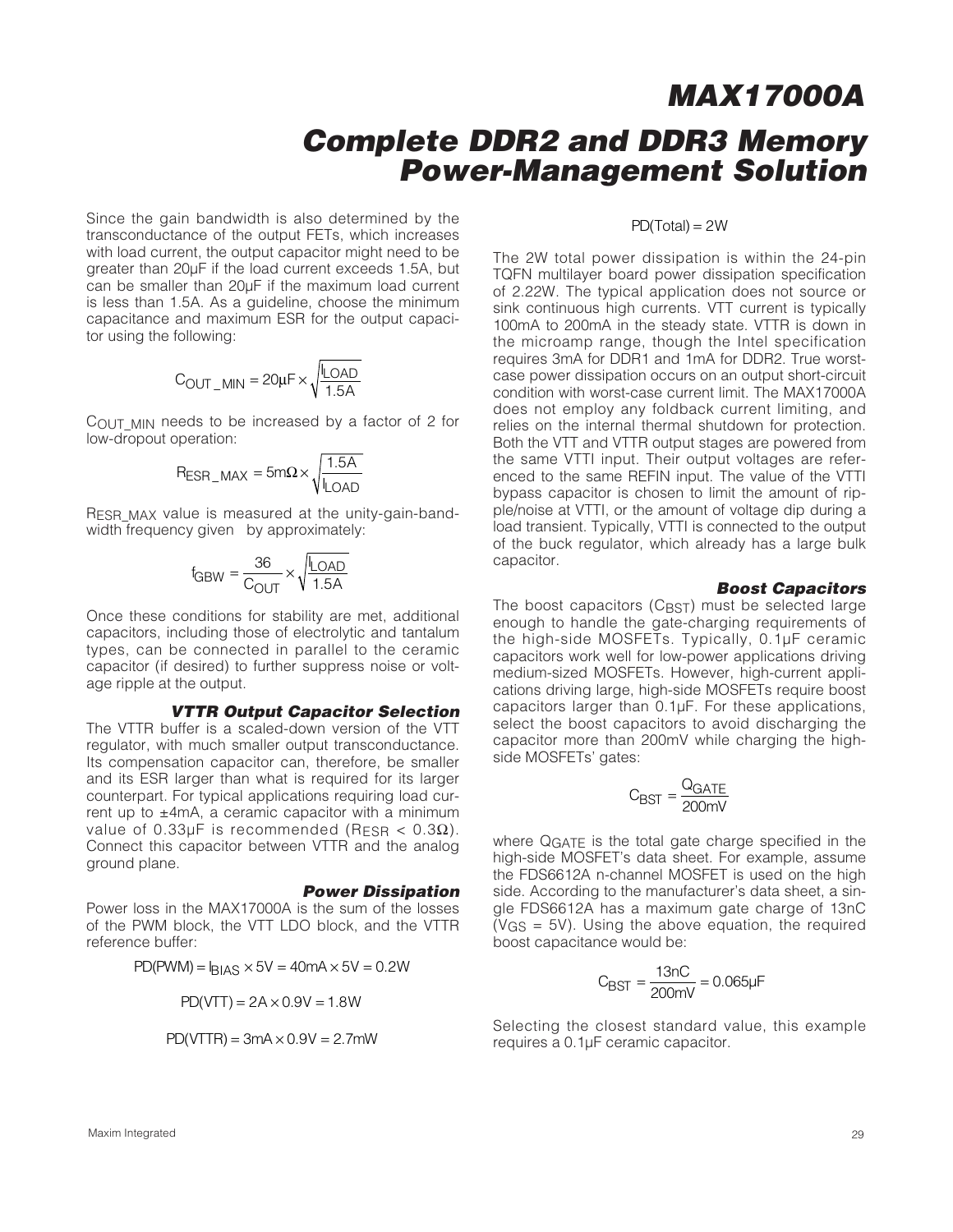## **Complete DDR2 and DDR3 Memory Power-Management Solution**

### **Applications Information**

### **Layout Procedure**

#### **PCB Layout Guidelines**

Careful PCB layout is critical to achieve low switching losses and clean, stable operation. The switching power stage requires particular attention. If possible, mount all the power components on the topside of the board, with their ground terminals flush against one another. Follow these guidelines for good PCB layout:

- Keep the high-current paths short, especially at the ground terminals. This practice is essential for stable, jitter-free operation.
- Keep the power traces and load connections short. This practice is essential for high efficiency. Using thick copper PCBs (2oz vs. 1oz) can enhance fullload efficiency by 1% or more. Correctly routing PCB traces is a difficult task that must be approached in terms of fractions of centimeters, where a single milliohm of excess trace resistance causes a measurable efficiency penalty.
- Minimize current-sensing errors by connecting CSH and CSL directly across the current-sense resistor (RSENSE).
- When trade-offs in trace lengths must be made, it is preferable to allow the inductor-charging path to be made longer than the discharge path. For example, it is better to allow some extra distance between the input capacitors and the high-side MOSFET than to allow distance between the inductor and the lowside MOSFET or between the inductor and the output filter capacitor.
- Route high-speed switching nodes (BST, LX, DH, and DL) away from sensitive analog areas (REFIN, FB, CSH, and CSL).
- 1) Place the power components first, with ground terminals adjacent (low-side MOSFET source, CIN, COUT, and anode of the low-side Schottky). If possible, make all these connections on the top layer with wide, copper-filled areas.
- 2) Mount the controller IC adjacent to the low-side MOSFET, preferably on the backside opposite the MOSFETs to keep LX, GND, DH, and the DL gatedrive lines short and wide. The DL and DH gate traces must be short and wide (50 mils to 100 mils wide if the MOSFET is 1in from the controller IC) to keep the driver impedance low and for proper adaptive dead-time sensing.
- 3) Group the gate-drive components (BST diode and capacitor, VDD bypass capacitor) together near the controller IC.
- 4) Make the DC-DC controller ground connections as shown in Figures 1 and 9. This diagram can be viewed as having two separate ground planes: power ground, where all the high-power components go; and an analog ground plane for sensitive analog components. The analog ground plane and power ground plane must meet only at a single point directly at the IC.
- 5) Connect the output power planes directly to the output filter capacitor positive and negative terminals with multiple vias. Place the entire DC-to-DC converter circuit as close as is practical to the load.

Table 5 lists the design differences between the MAX17000 and MAX17000A.

### **Table 5. MAX17000 vs. MAX17000A Design Differences**

| <b>MAX17000</b>                                                                                                                                                                                                                 | <b>MAX17000A</b> |
|---------------------------------------------------------------------------------------------------------------------------------------------------------------------------------------------------------------------------------|------------------|
| $\sqrt{\text{STDBY}}$ = Low turns off VTT and overrides the SKIP setting, forcing $\sqrt{\text{STDBY}}$ = Low only turns off VTT rail, and does not affect SMPS<br>I the SMPS to enter a low-quiescent current ultra-skip mode. | operation.       |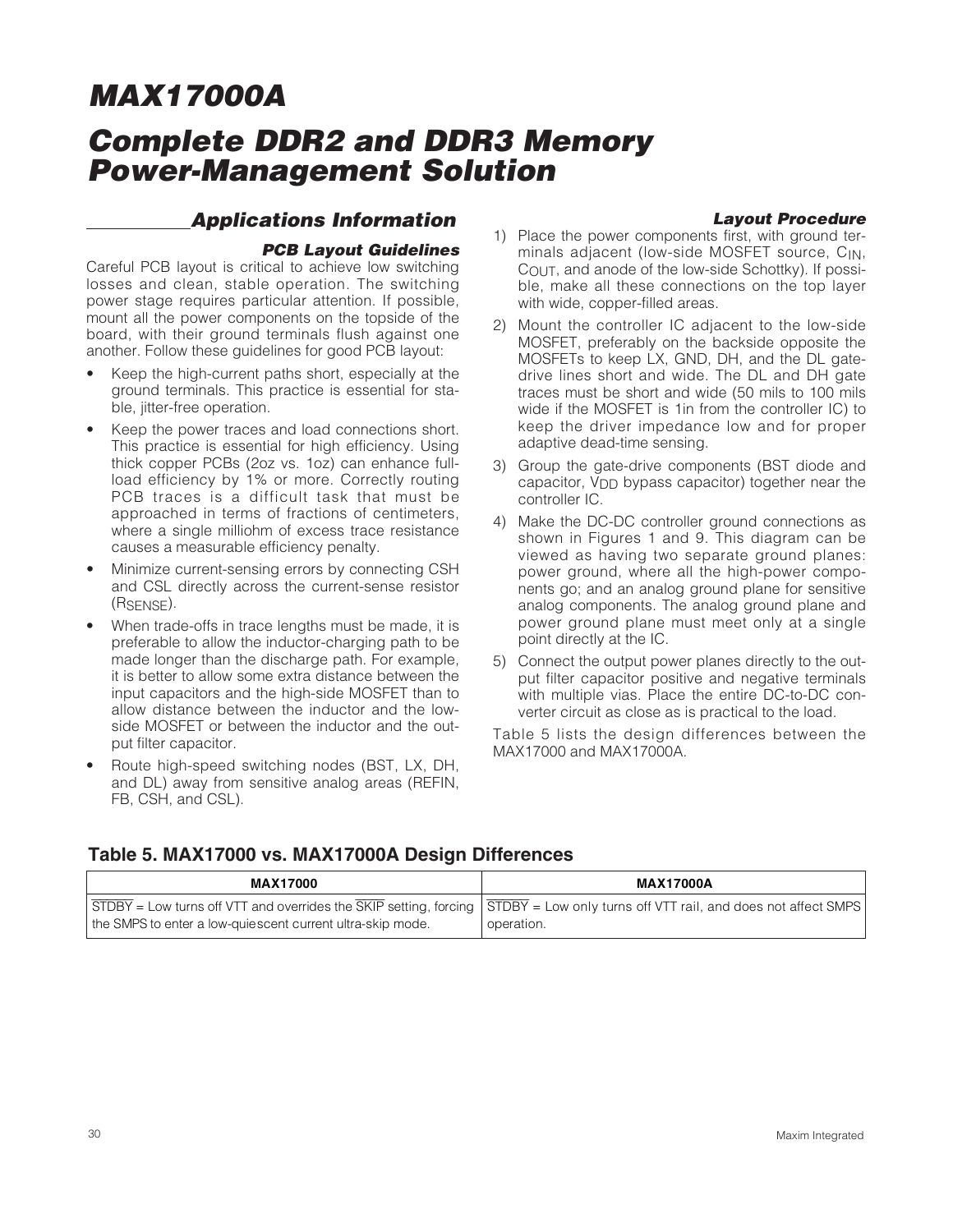### **Complete DDR2 and DDR3 Memory Power-Management Solution**



Figure 9. PCB Layout Example

### **Chip Information**

TRANSISTOR COUNT: 7856 PROCESS: BiCMOS

### **Package Information**

For the latest package outline information and land patterns (footprints), go to **www.maximintegrated.com/packages**. Note that a "+", "#", or "-" in the package code indicates RoHS status only. Package drawings may show a different suffix character, but the drawing pertains to the package regardless of RoHS status.

| <b>PACKAGE</b> | <b>PACKAGE</b> | <b>OUTLINE</b> | <b>LAND</b>   |  |
|----------------|----------------|----------------|---------------|--|
| TYPF.          | <b>CODE</b>    | NO.            | I PATTERN NO. |  |
| 24 TOFN        | T2444-4        | 21-0139        | 90-0022       |  |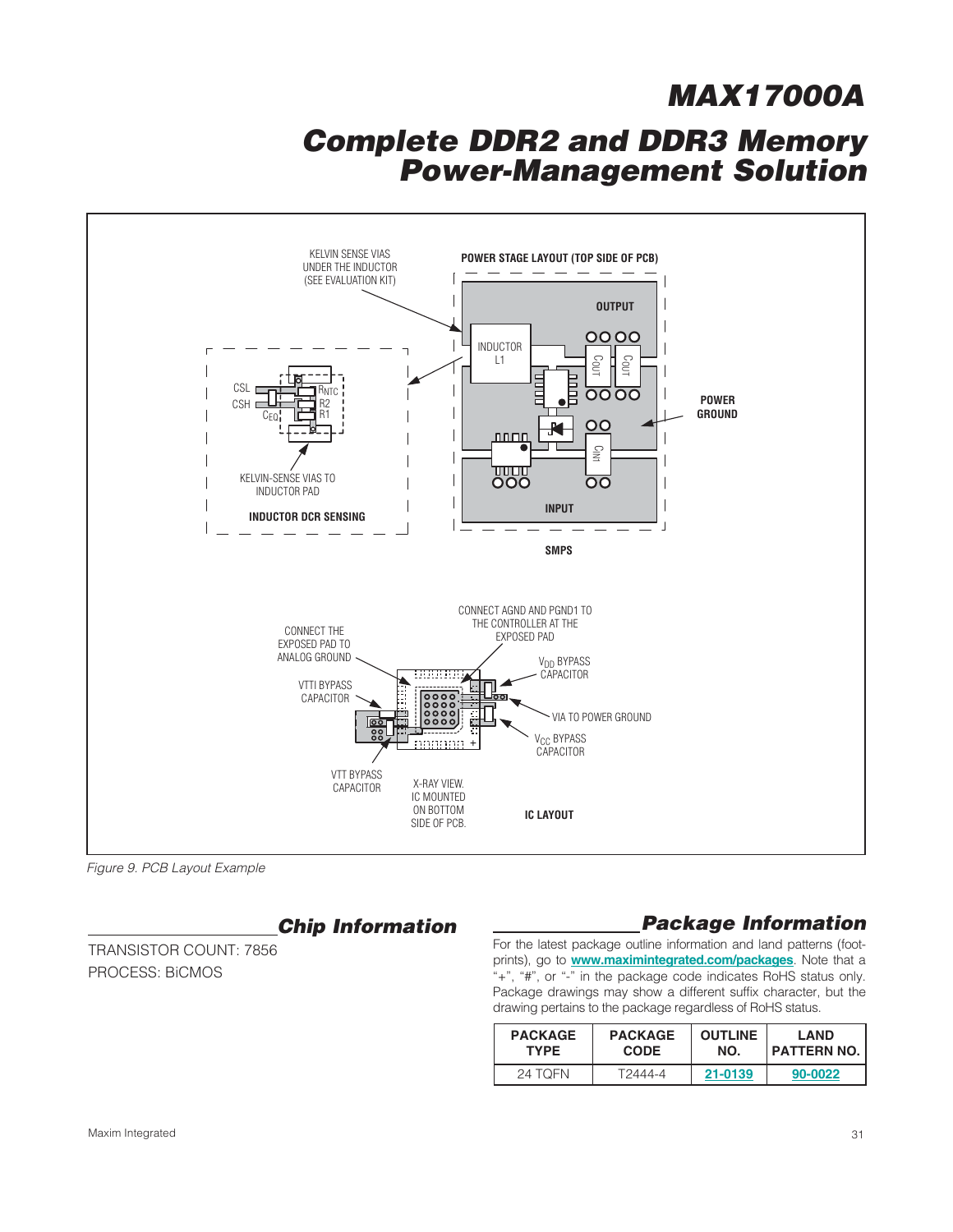### **Complete DDR2 and DDR3 Memory Power-Management Solution**

### **Revision History**

| <b>REVISION</b><br><b>NUMBER</b> | <b>REVISION</b><br><b>DATE</b> | <b>DESCRIPTION</b>               | <b>PAGES</b><br><b>CHANGED</b> |
|----------------------------------|--------------------------------|----------------------------------|--------------------------------|
|                                  | 10/08                          | Initial release                  | $\overline{\phantom{a}}$       |
|                                  | 12/08                          | Modified STDBY pin function      | 5, 11, 12, 13, 17, 23,         |
|                                  | 11/10                          | Changed RESR_MAX equation        | 29                             |
|                                  | 4/13                           | Updated Absolute Maximum Ratings |                                |



Maxim Integrated cannot assume responsibility for use of any circuitry other than circuitry entirely embodied in a Maxim Integrated product. No circuit patent licenses are implied. Maxim Integrated reserves the right to change the circuitry and specifications without notice at any time. The parametric values (min and max limits) shown in the Electrical Characteristics table are guaranteed. Other parametric values quoted in this data sheet are provided for guidance.

32 **\_\_\_\_\_\_\_\_\_\_\_\_\_\_\_\_\_\_\_\_\_\_\_\_\_\_\_\_\_\_\_\_Maxim Integrated 160 Rio Robles, San Jose, CA 95134 USA 1-408-601-1000**

© 2013 Maxim Integrated Products, Inc. Maxim Integrated and the Maxim Integrated logo are trademarks of Maxim Integrated Products, Inc.